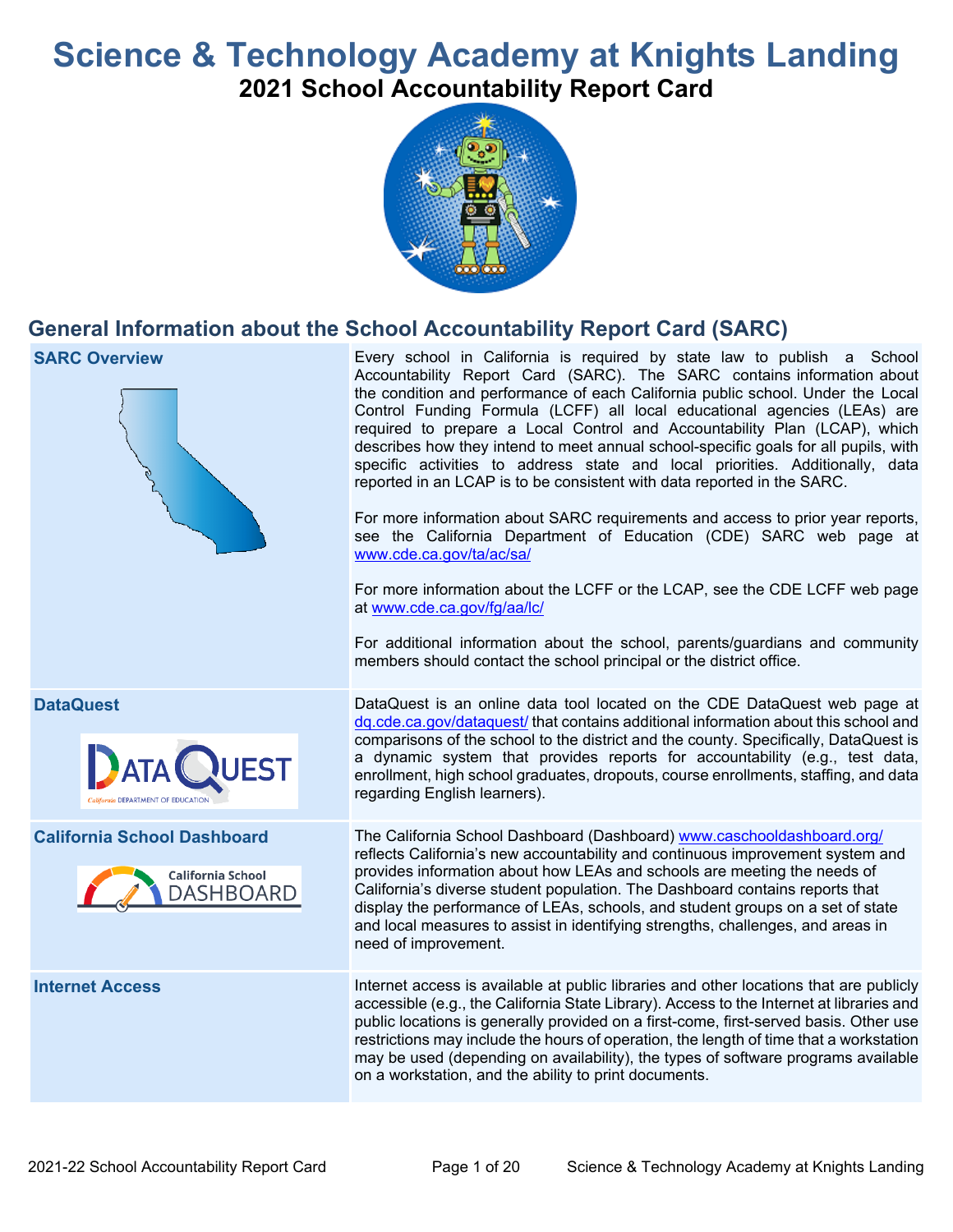### **2021-22 School Contact Information**

| <b>School Name</b>                               | Science & Technology Academy at Knights Landing |  |  |  |  |  |
|--------------------------------------------------|-------------------------------------------------|--|--|--|--|--|
| <b>Street</b>                                    | 9544 Mill St.                                   |  |  |  |  |  |
| City, State, Zip                                 | Knights Landing, CA 95645                       |  |  |  |  |  |
| <b>Phone Number</b>                              | (530) 735-6435                                  |  |  |  |  |  |
| <b>Principal</b>                                 | Maria Martinez                                  |  |  |  |  |  |
| <b>Email Address</b>                             | maria.martinez@wjusd.org                        |  |  |  |  |  |
| <b>School Website</b>                            | https://sci-tech.wjusd.org/                     |  |  |  |  |  |
| County-District-School (CDS) Code 57727100121749 |                                                 |  |  |  |  |  |

| 2021-22 District Contact Information |                                                   |  |  |  |
|--------------------------------------|---------------------------------------------------|--|--|--|
| <b>District Name</b>                 | Science and Technology Academy at Knights Landing |  |  |  |
| <b>Phone Number</b>                  | $(530)$ 662-0201                                  |  |  |  |
| Superintendent                       | Elodia Ortega-Lampkin                             |  |  |  |
| <b>Email Address</b>                 | elodia.lampkin@wjusd.org                          |  |  |  |
| <b>District Website Address</b>      | www.wjusd.org                                     |  |  |  |

#### **2021-22 School Overview**

#### Principal's Message:

Here at the Science and Technology Academy at Knights Landing, "hands on – minds on" learning is our motto. Students are able to engage all of their senses – visual, auditory, touch, smell, taste – in their classrooms. We strive to promote an environment where children are encouraged to take risks as they experience diverse and challenging intellectual opportunities, and where they are nurtured both as individuals and as members of a community. We provide experiences for children to develop positive self-concepts and a positive attitude toward school and learning. Sci Tech's mission to, "inspire learning, curiosity, and problem-solving with a focus on science and technology" brings an infusion of technology to support inquirybased instruction including developing strong community partnerships. Using science and technology to drive teaching and learning of all core competencies prepares students for the rapidly changing world of the 21st century.

#### Mission Statement

The mission of the Science and Technology Academy at Knights Landing (Sci-Tech KL) is to inspire learning, curiosity, and problem-solving with a focus on science and technology to produce students prepared to lead and contribute in the everchanging 21st century world.

#### Sci-Tech KL is Built on 4 Cornerstones:

- The use of science curriculum to drive teaching and learning of all other core areas;
- The use of inquiry-based instruction to foster curiosity and develop problem solving skills;
- The infusion of technology into the students' everyday learning experiences; and
- The focus on creating a supportive and encouraging environment through relationships and community building among students, staff, parents, and community members.

#### Community and District Profile

Woodland is located in Yolo County and has a rich heritage of community spirit and neighborly charm. With a population of more than 56,000 people, the town is situated twenty miles from downtown Sacramento and 85 miles from San Francisco. Woodland Joint Unified School District includes seven preschools, eleven elementary schools, one charter elementary school, two middle schools, two comprehensive senior high schools, a continuation high school, and an adult school, and served approximately 9,636 students in the 2020-21 school year.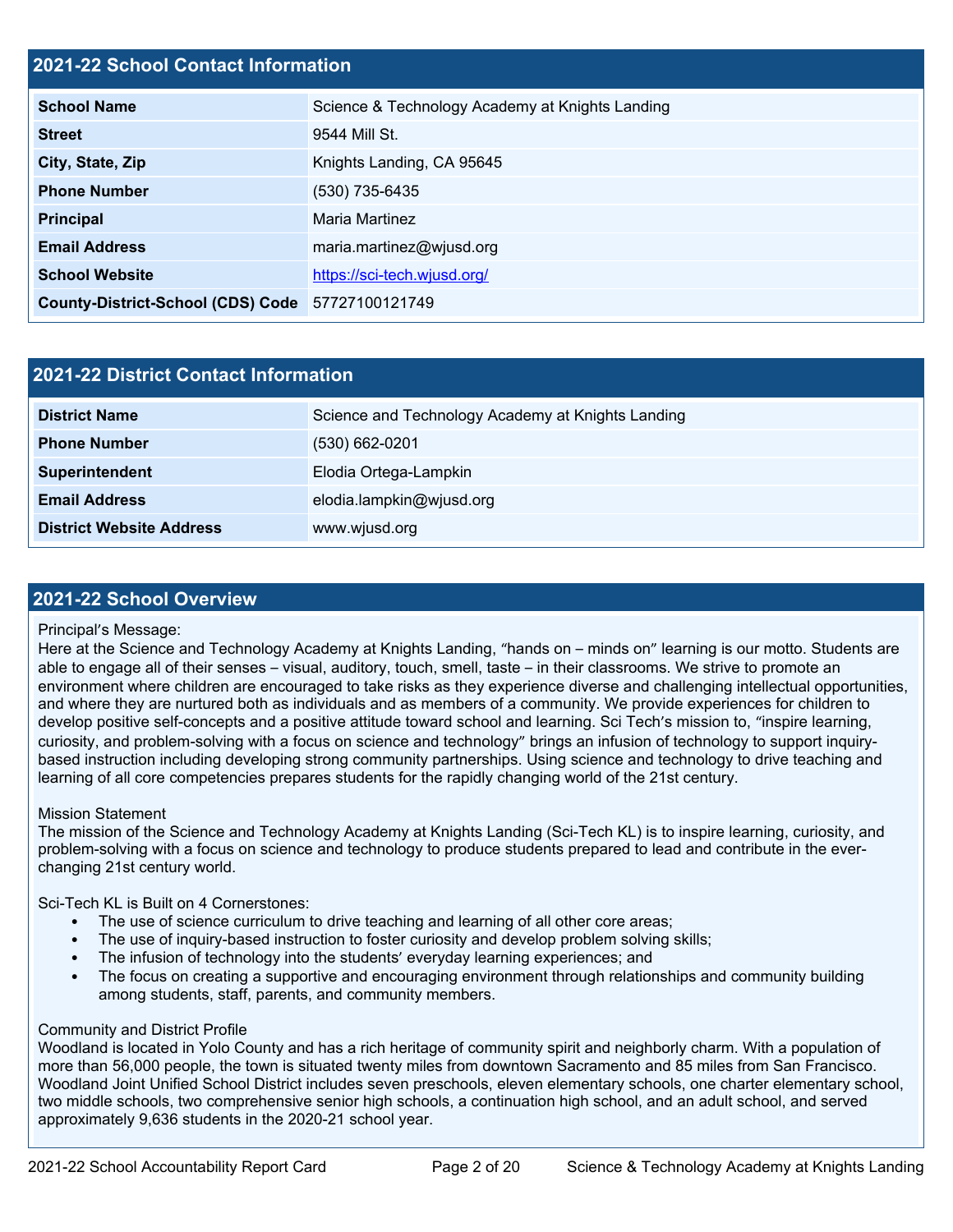### **2021-22 School Overview**

Science & Technology Academy at Knights Landing operates on a traditional calendar. The school opened in 2010-11. For the 2020-21 school year, the school had 225 students enrolled in grades transitional kindergarten through sixth.

## **About this School**

### **2020-21 Student Enrollment by Grade Level**

| <b>Grade Level</b>      | <b>Number of Students</b> |
|-------------------------|---------------------------|
| Kindergarten            | 40                        |
| Grade 1                 | 35                        |
| Grade 2                 | 27                        |
| Grade 3                 | 39                        |
| Grade 4                 | 24                        |
| Grade 5                 | 29                        |
| Grade 6                 | 31                        |
| <b>Total Enrollment</b> | 225                       |

## **2020-21 Student Enrollment by Student Group**

| <b>Student Group</b>                   | <b>Percent of Total Enrollment</b> |
|----------------------------------------|------------------------------------|
| <b>Female</b>                          | 48.4                               |
| <b>Male</b>                            | 51.6                               |
| <b>Asian</b>                           | 1.8                                |
| <b>Black or African American</b>       | 3.1                                |
| <b>Filipino</b>                        | 0.4                                |
| <b>Hispanic or Latino</b>              | 53.8                               |
| <b>Two or More Races</b>               | $\overline{4}$                     |
| <b>White</b>                           | 36.9                               |
| <b>English Learners</b>                | 12.9                               |
| <b>Foster Youth</b>                    | 1.3                                |
| <b>Homeless</b>                        | 0.4                                |
| <b>Socioeconomically Disadvantaged</b> | 48                                 |
| <b>Students with Disabilities</b>      | 14.2                               |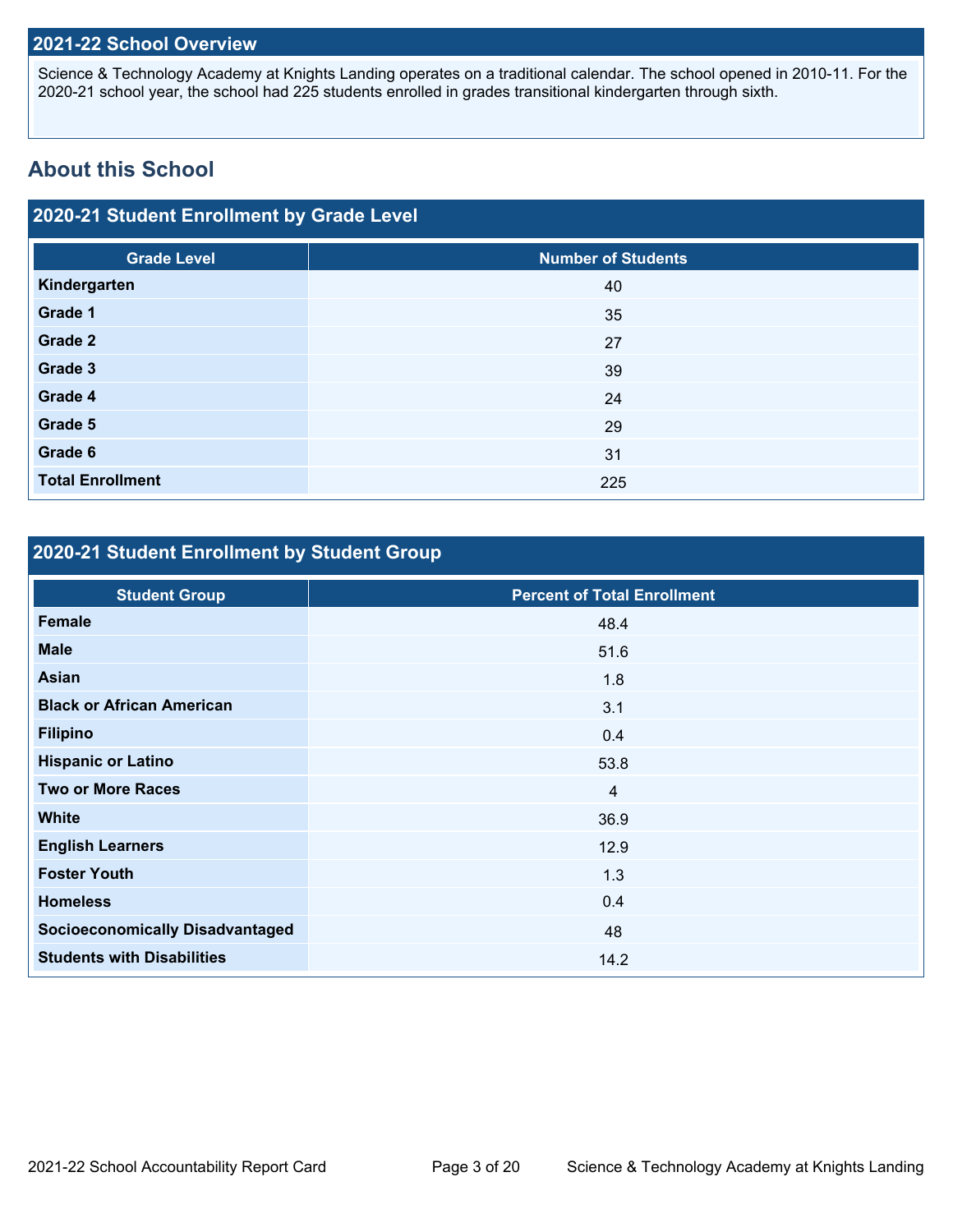## **A. Conditions of Learning State Priority: Basic**

The SARC provides the following information relevant to the State priority: Basic (Priority 1):

- Degree to which teachers are appropriately assigned and fully credentialed in the subject area and for the pupils they are teaching;
	- Pupils have access to standards-aligned instructional materials; and
- School facilities are maintained in good repair

Note: For more information refer to the Updated Teacher Equity Definitions web page at <https://www.cde.ca.gov/pd/ee/teacherequitydefinitions.asp>

### **2019-20 Teacher Preparation and Placement**

Note: The data in this table is based on Full Time Equivalent (FTE) status. One FTE equals one staff member working full time; one FTE could also represent two staff members who each work 50 percent of full time. Additionally, an assignment is defined as a position that an educator is assigned to based on setting, subject, and grade level. An authorization is defined as the services that an educator is authorized to provide to students.

## **2019-20 Teachers Without Credentials and Misassignments (considered "ineffective" under ESSA)**

| <b>Authorization/Assignment</b>                              | 2019-20 |
|--------------------------------------------------------------|---------|
| <b>Permits and Waivers</b>                                   |         |
| <b>Misassignments</b>                                        |         |
| <b>Vacant Positions</b>                                      |         |
| <b>Total Teachers Without Credentials and Misassignments</b> |         |

## **2019-20 Credentialed Teachers Assigned Out-of-Field (considered "out-of-field" under ESSA)**

| <b>Indicator</b>                                       | 2019-20 |
|--------------------------------------------------------|---------|
| Credentialed Teachers Authorized on a Permit or Waiver |         |
| <b>Local Assignment Options</b>                        |         |
| <b>Total Out-of-Field Teachers</b>                     |         |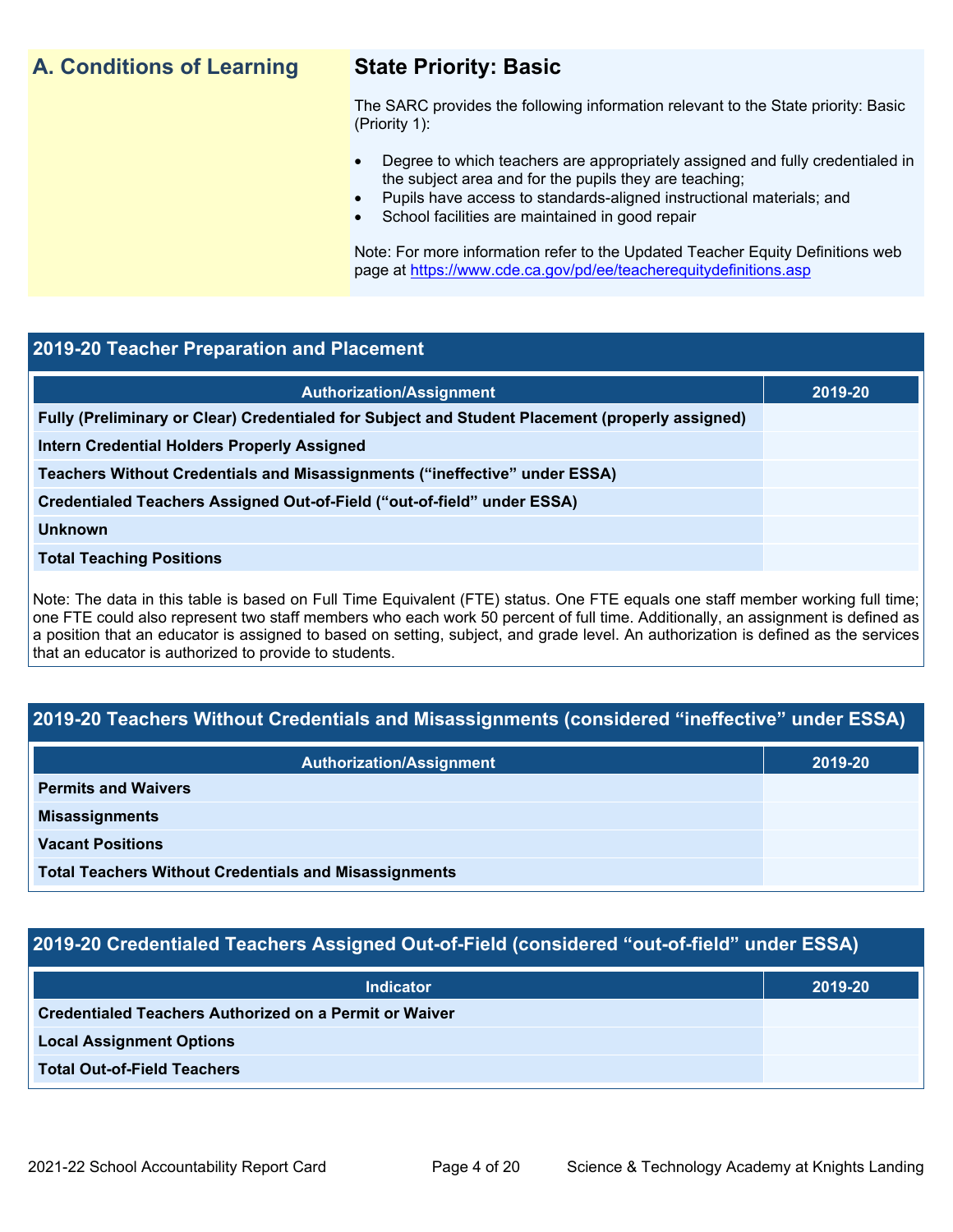#### **2019-20 Class Assignments**

| Indicator                                                                                                                                           | 2019-20 |
|-----------------------------------------------------------------------------------------------------------------------------------------------------|---------|
| <b>Misassignments for English Learners</b><br>(a percentage of all the classes with English learners taught by teachers that are misassigned)       |         |
| No credential, permit or authorization to teach<br>(a percentage of all the classes taught by teachers with no record of an authorization to teach) |         |

### **2021-22 Quality, Currency, Availability of Textbooks and Other Instructional Materials**

Woodland Joint Unified School District held a Public Hearing on September 9, 2021 and determined that each school has sufficient and good quality textbooks, instructional materials, or science lab equipment pursuant to the settlement of Williams versus the State of California. All students, including English Learners, are given their own individual standards-aligned textbooks or instructional materials, or both, in core subjects for use in the classroom and to take home. The chart below displays data collected in August 2021, regarding textbooks in use during the 2021-2022 school year.

#### **Year and month in which the data were collected August 2021**

| <b>Subject</b>                                         | Textbooks and Other Instructional Materials/year of<br><b>Adoption</b> | <b>From</b><br><b>Most</b><br><b>Recent</b><br><b>Adoption</b><br>2 | <b>Percent</b><br><b>Students</b><br><b>Lacking Own</b><br><b>Assigned</b><br>Copy |
|--------------------------------------------------------|------------------------------------------------------------------------|---------------------------------------------------------------------|------------------------------------------------------------------------------------|
| <b>Reading/Language Arts</b>                           | N/A                                                                    | <b>No</b>                                                           | $0.0\%$                                                                            |
| <b>Mathematics</b>                                     | Houghton Mifflin Harcourt - Math Expressions<br>Adopted 2014           | <b>Yes</b>                                                          | $0.0\%$                                                                            |
| <b>Science</b>                                         | National Geographic Learning/Cengage Learning Exploring<br>Science     | <b>No</b>                                                           | $0.0\%$                                                                            |
| <b>History-Social Science</b>                          |                                                                        |                                                                     |                                                                                    |
| <b>Foreign Language</b>                                |                                                                        |                                                                     |                                                                                    |
| <b>Health</b>                                          | <b>Health Connected: Puberty Talks</b><br>Adopted 2020                 | <b>Yes</b>                                                          | $0.0\%$                                                                            |
| <b>Visual and Performing Arts</b>                      |                                                                        |                                                                     |                                                                                    |
| <b>Science Laboratory Equipment</b><br>$(grades 9-12)$ |                                                                        |                                                                     |                                                                                    |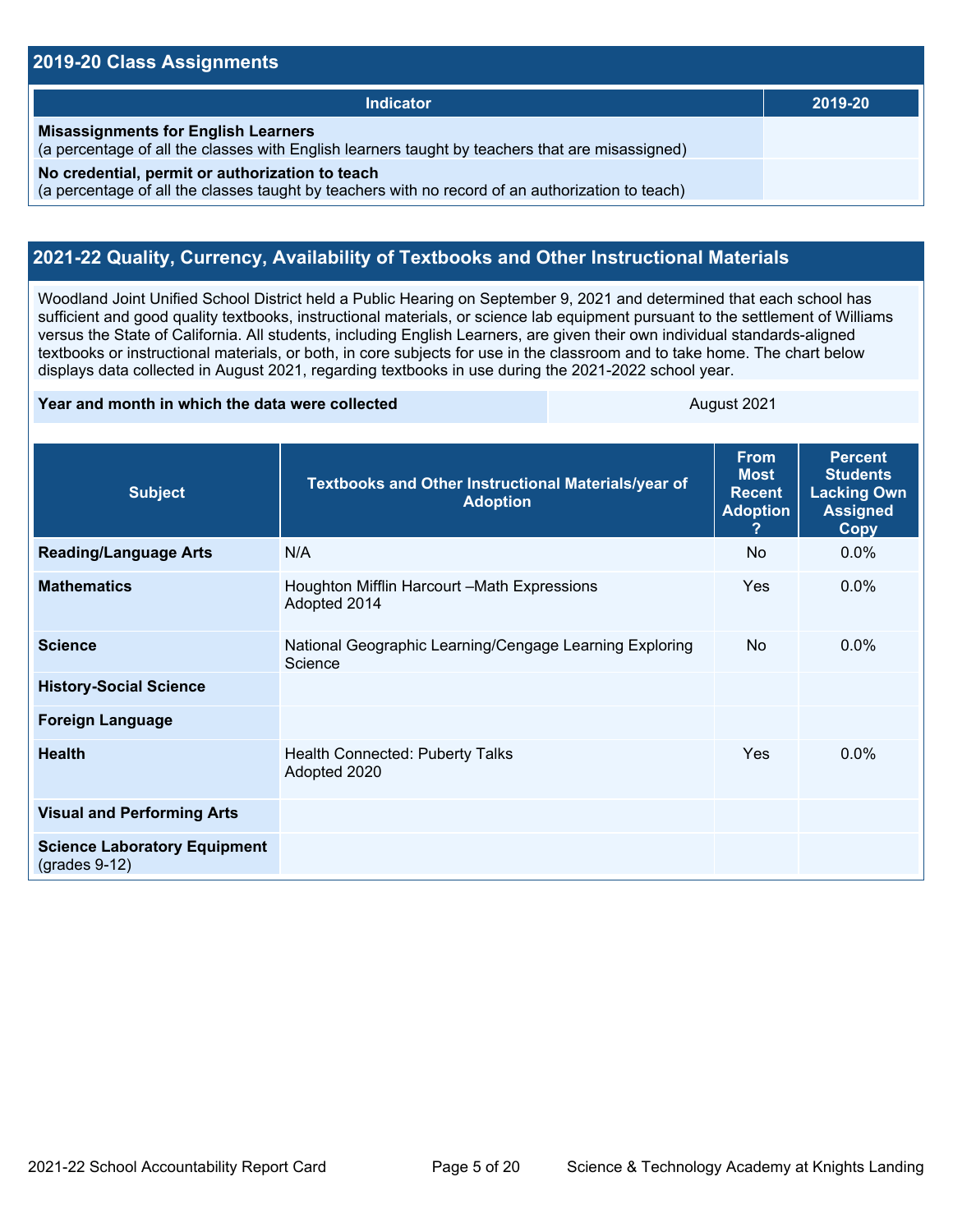#### **School Facility Conditions and Planned Improvements**

Science & Technology Academy at Knight's Landing offers a safe and secure campus for students, staff, and visitors. The school is currently comprised of six classrooms, four portable classrooms, one library, one staff room, and three playground areas. Facility information is current as of November 12, 2021.

#### Cleaning Process

The principal works daily with a custodial staff to ensure regular and continual maintenance of the school's physical environment.

#### Maintenance and Repair

District maintenance staff ensure that the repairs necessary to keep the school in good repair are completed in a timely manner. A work order process is used to ensure efficient service and highest priority to emergency repairs. At time of publication 100% of restrooms on campus were in working order.

#### **Year and month of the most recent FIT report** 11/12/2021

| <b>System Inspected</b>                                                       | <b>Rate</b><br>Good | <b>Rate</b><br>Fair | <b>Rate</b><br>Poor | <b>Repair Needed and Action Taken or Planned</b>                                                                                                                                                                                                                                                |
|-------------------------------------------------------------------------------|---------------------|---------------------|---------------------|-------------------------------------------------------------------------------------------------------------------------------------------------------------------------------------------------------------------------------------------------------------------------------------------------|
| <b>Systems:</b><br>Gas Leaks, Mechanical/HVAC, Sewer                          | $\times$            |                     |                     |                                                                                                                                                                                                                                                                                                 |
| Interior:<br><b>Interior Surfaces</b>                                         | $\times$            |                     |                     |                                                                                                                                                                                                                                                                                                 |
| <b>Cleanliness:</b><br>Overall Cleanliness, Pest/Vermin Infestation           | $\times$            |                     |                     | Room P 7:<br>6: (D) Evidence of feral cats. Cover any potential<br>openings leading to area underneath<br>Work Order 46959                                                                                                                                                                      |
| <b>Electrical</b>                                                             | $\pmb{\times}$      |                     |                     | Room P10:<br>7: (D) lighting fixture or bulbs are not working or<br>missing<br>(D) Electrical outlet covers are damaged or<br>missing. Vertical wire mold has a cover missing<br>(close to ceiling)<br>(D) low voltage wiring from room 10 to room 6<br>needs to be raised.<br>Work Order 46960 |
| <b>Restrooms/Fountains:</b><br>Restrooms, Sinks/ Fountains                    | $\times$            |                     |                     |                                                                                                                                                                                                                                                                                                 |
| Safety:<br>Fire Safety, Hazardous Materials                                   | $\times$            |                     |                     |                                                                                                                                                                                                                                                                                                 |
| <b>Structural:</b><br>Structural Damage, Roofs                                | X                   |                     |                     | Room 15:<br>12: (D) Damage to stairway or ramp<br>Work Order 46962                                                                                                                                                                                                                              |
| <b>External:</b><br>Playground/School Grounds, Windows/<br>Doors/Gates/Fences | $\mathsf{x}$        |                     |                     | Room 1:<br>15: (D) Doors are broken, damaged, or missing.<br>North door, replace weather striping and door<br>stop<br>Work Order 46961                                                                                                                                                          |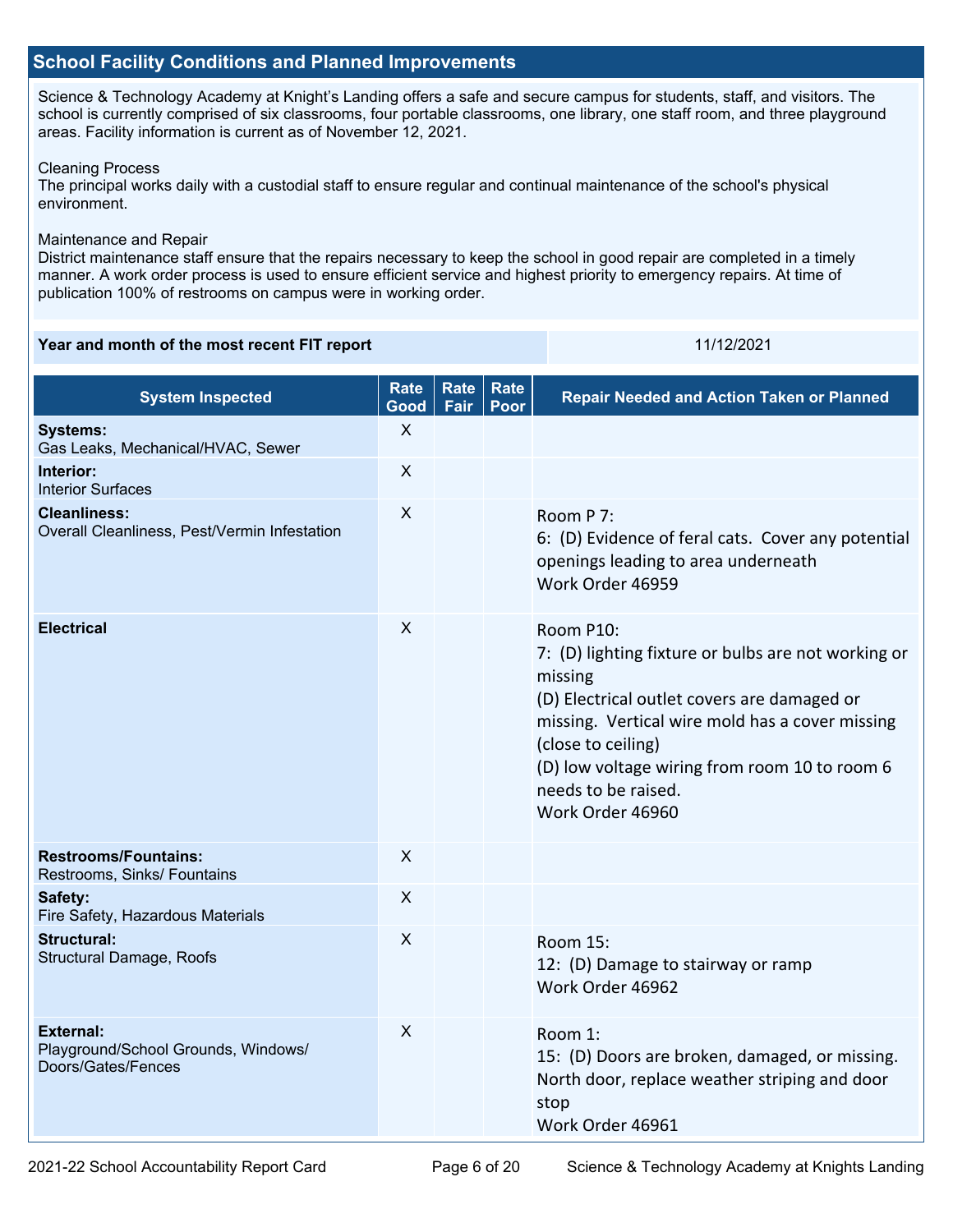|  | <b>School Facility Conditions and Planned Improvements</b> |  |
|--|------------------------------------------------------------|--|
|--|------------------------------------------------------------|--|

| <b>Overall Facility Rate</b> |      |      |      |  |  |
|------------------------------|------|------|------|--|--|
| <b>Exemplary</b>             | Good | Fair | Poor |  |  |
|                              |      |      |      |  |  |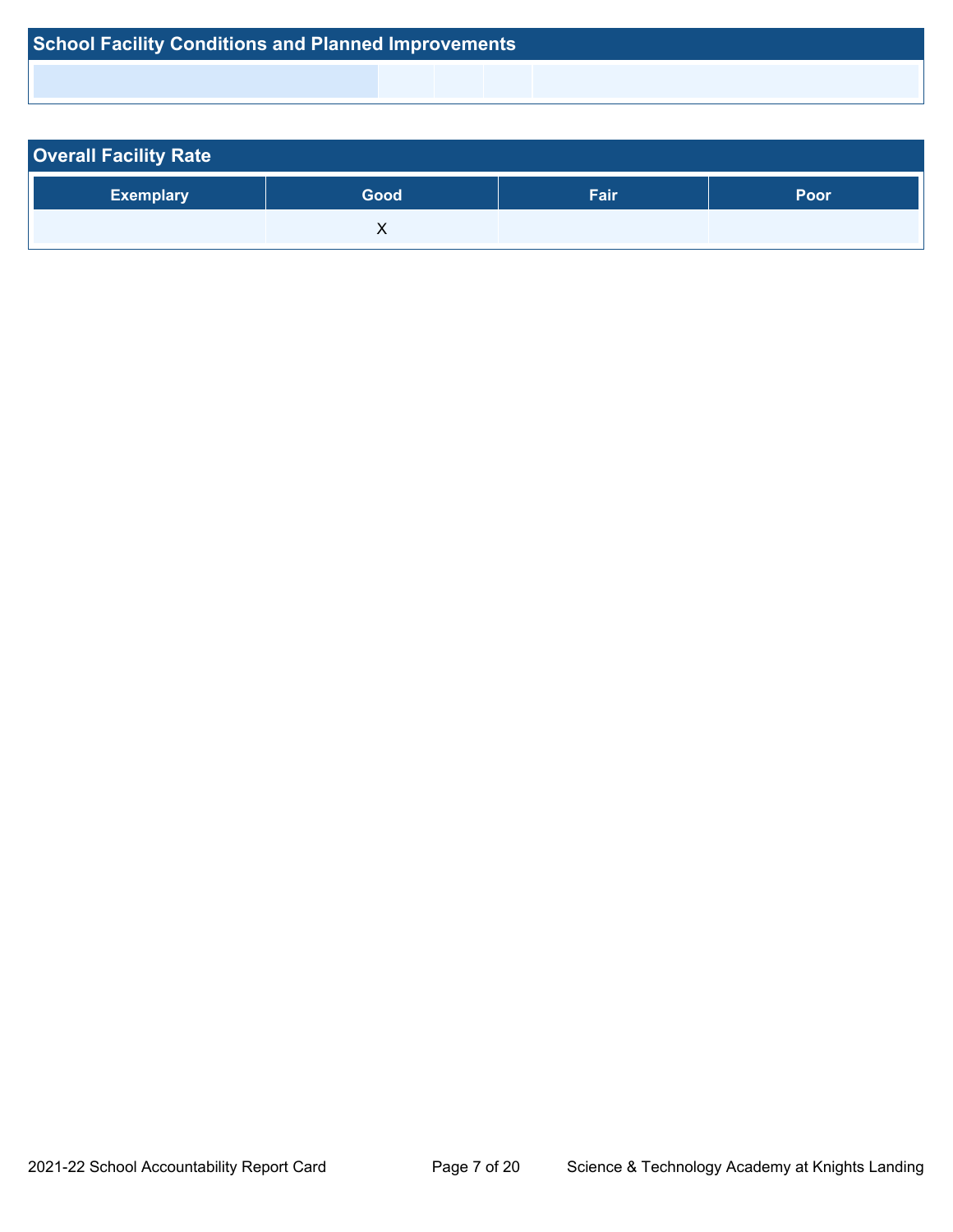## **B. Pupil Outcomes State Priority: Pupil Achievement**

The SARC provides the following information relevant to the State priority: Pupil Achievement (Priority 4):

#### **Statewide Assessments**

(i.e., California Assessment of Student Performance and Progress [CAASPP] System includes the Smarter Balanced Summative Assessments for students in the general education population and the California Alternate Assessments [CAAs] for English language arts/literacy [ELA] and mathematics given in grades three through eight and grade eleven. Only eligible students may participate in the administration of the CAAs. CAAs items are aligned with alternate achievement standards, which are linked with the Common Core State Standards [CCSS] for students with the most significant cognitive disabilities).

The CAASPP System encompasses the following assessments and student participation requirements:

- 1. **Smarter Balanced Summative Assessments and CAAs for ELA** in grades three through eight and grade eleven.
- 2. **Smarter Balanced Summative Assessments and CAAs for mathematics** in grades three through eight and grade eleven.
- 3. **California Science Test (CAST) and CAAs for Science** in grades five, eight, and once in high school (i.e., grade ten, eleven, or twelve).

#### **SARC Reporting in the 2020-2021 School Year Only**

Where the most viable option, LEAs were required to administer the statewide summative assessment in ELA and mathematics. Where a statewide summative assessment was not the most viable option for the LEA (or for one or more gradelevel[s] within the LEA) due to the pandemic, LEAs were allowed to report results from a different assessment that met the criteria established by the State Board of Education (SBE) on March 16, 2021. The assessments were required to be:

- Aligned with CA CCSS for ELA and mathematics;
- Available to students in grades 3 through 8, and grade 11; and
- Uniformly administered across a grade, grade span, school, or district to all eligible students.

#### **Options**

Note that the CAAs could only be administered in-person following health and safety requirements. If it was not viable for the LEA to administer the CAAs in person with health and safety guidelines in place, the LEA was directed to not administer the tests. There were no other assessment options available for the CAAs. Schools administered the Smarter Balanced Summative Assessments for ELA and mathematics, other assessments that meet the SBE criteria, or a combination of both, and they could only choose one of the following:

- Smarter Balanced ELA and mathematics summative assessments;
- Other assessments meeting the SBE criteria; or
- Combination of Smarter Balanced ELA and mathematics summative assessments and other assessments.

The percentage of students who have successfully completed courses that satisfy the requirements for entrance to the University of California and the California State University, or career technical education sequences or programs of study.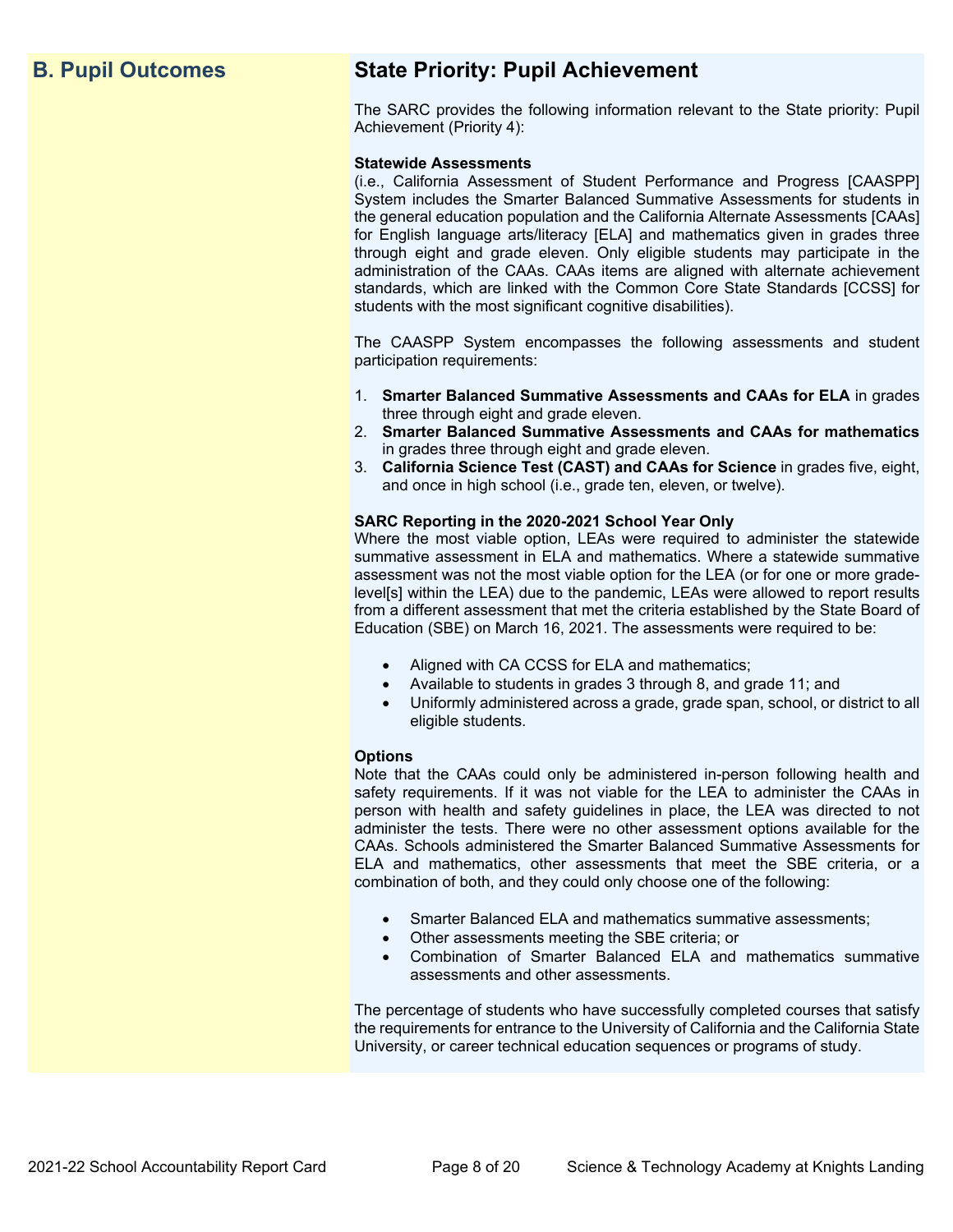#### **Percentage of Students Meeting or Exceeding the State Standard on CAASPP**

This table displays CAASPP test results in ELA and mathematics for all students grades three through eight and grade eleven taking and completing a state-administered assessment.

The 2019-2020 data cells with N/A values indicate that the 2019-2020 data are not available due to the COVID-19 pandemic and resulting summative test suspension. The Executive Order N-30-20 was issued which waived the assessment, accountability, and reporting requirements for the 2019-2020 school year.

The 2020-2021 data cells have N/A values because these data are not comparable to other year data due to the COVID-19 pandemic during the 2020-2021 school year. Where the CAASPP assessments in ELA and/or mathematics is not the most viable option, the LEAs were allowed to administer local assessments. Therefore, the 2020-2021 data between school years for the school, district, state are not an accurate comparison. As such, it is inappropriate to compare results of the 2020-2021 school year to other school years.

| <b>Subject</b>                                                       | <b>School</b><br>2019-20 | <b>School</b><br>2020-21 | District<br>2019-20 | <b>District</b><br>2020-21 | <b>State</b><br>2019-20 | <b>State</b><br>2020-21 |
|----------------------------------------------------------------------|--------------------------|--------------------------|---------------------|----------------------------|-------------------------|-------------------------|
| <b>English Language Arts/Literacy</b><br>$\left($ grades 3-8 and 11) | N/A                      | N/A                      | N/A                 | N/A                        | N/A                     | N/A                     |
| <b>Mathematics</b><br>(grades $3-8$ and $11$ )                       | N/A                      | N/A                      | N/A                 | N/A                        | N/A                     | N/A                     |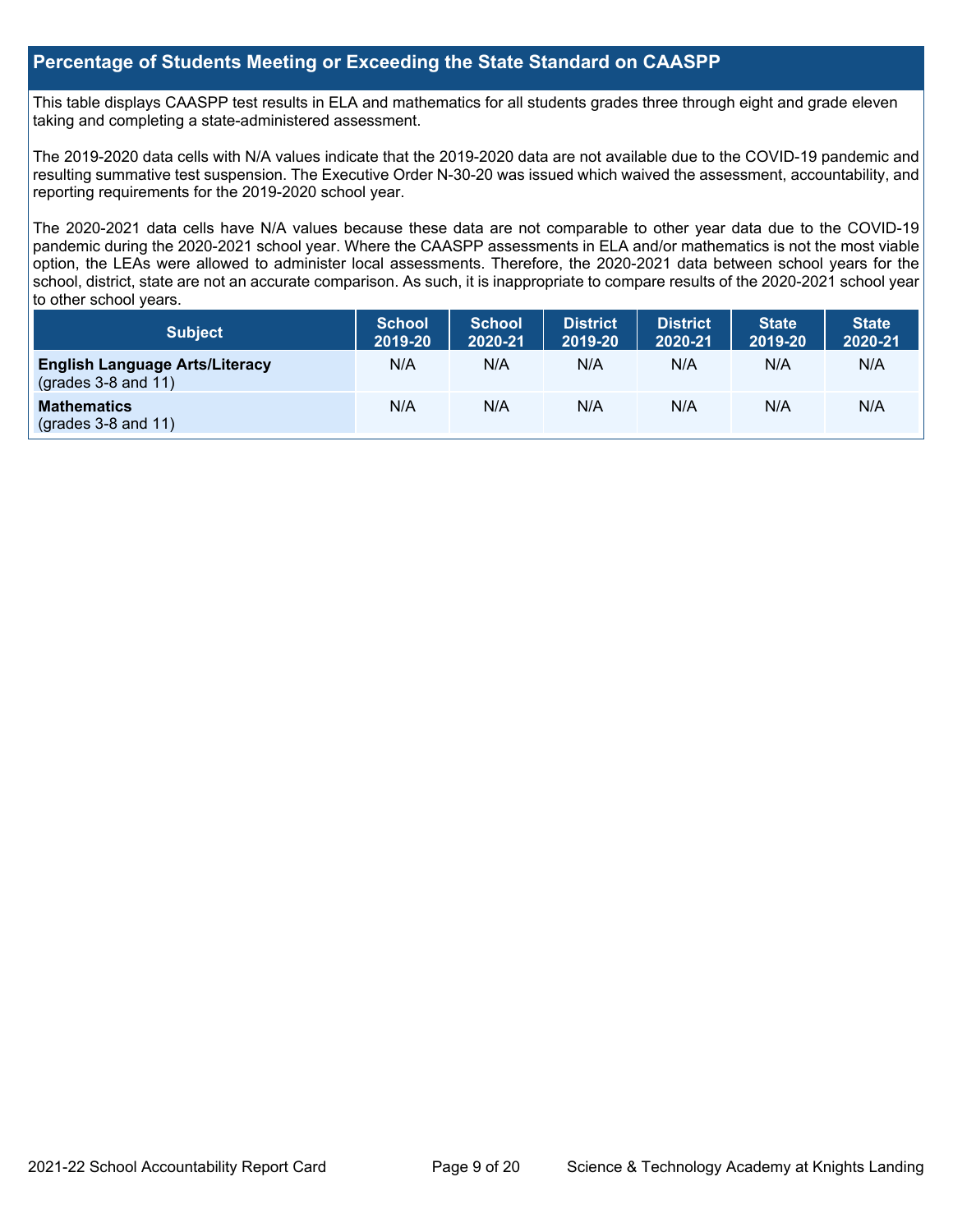### **2020-21 CAASPP Test Results in ELA by Student Group**

This table displays CAASPP test results in ELA by student group for students grades three through eight and grade eleven taking and completing a state-administered assessment. The CDE will populate this table for schools in cases where the school administered the CAASPP assessment. In cases where the school administered a local assessment instead of CAASPP, the CDE will populate this table with "NT" values, meaning this school did not test students using the CAASPP. See the local assessment(s) table for more information.

| <b>CAASPP</b><br><b>Student Groups</b>               | <b>CAASPP</b><br><b>Total</b><br><b>Enrollment</b> | <b>CAASPP</b><br><b>Number</b><br><b>Tested</b> | <b>CAASPP</b><br><b>Percent</b><br><b>Tested</b> | <b>CAASPP</b><br><b>Percent</b><br><b>Not Tested</b> | <b>CAASPP</b><br><b>Percent</b><br><b>Met or</b><br><b>Exceeded</b> |
|------------------------------------------------------|----------------------------------------------------|-------------------------------------------------|--------------------------------------------------|------------------------------------------------------|---------------------------------------------------------------------|
| <b>All Students</b>                                  | 118                                                | 1                                               | 0.85                                             | 99.15                                                | --                                                                  |
| <b>Female</b>                                        | 63                                                 | $\pmb{0}$                                       | $\Omega$                                         | 100                                                  |                                                                     |
| <b>Male</b>                                          | 55                                                 | $\mathbf{1}$                                    | 1.82                                             | 98.18                                                | $-$                                                                 |
| American Indian or Alaska Native                     | $\mathbf 0$                                        | $\pmb{0}$                                       | $\mathbf 0$                                      | $\mathbf 0$                                          | 0                                                                   |
| <b>Asian</b>                                         | $- -$                                              | $-\!$                                           | --                                               | $-$                                                  | --                                                                  |
| <b>Black or African American</b>                     |                                                    | $\overline{\phantom{m}}$                        | --                                               |                                                      |                                                                     |
| <b>Filipino</b>                                      | $\Omega$                                           | 0                                               | $\Omega$                                         | $\Omega$                                             | $\Omega$                                                            |
| <b>Hispanic or Latino</b>                            | 70                                                 | $\mathbf{1}$                                    | 1.43                                             | 98.57                                                | --                                                                  |
| <b>Native Hawaiian or Pacific Islander</b>           | $\mathbf 0$                                        | $\pmb{0}$                                       | $\mathbf 0$                                      | $\mathbf 0$                                          | 0                                                                   |
| <b>Two or More Races</b>                             | $- -$                                              | $-\!$                                           | --                                               | $-$                                                  | --                                                                  |
| <b>White</b>                                         | 37                                                 | $\mathbf 0$                                     | $\Omega$                                         | 100                                                  |                                                                     |
| <b>English Learners</b>                              | 14                                                 | $\mathbf 0$                                     | $\Omega$                                         | 100                                                  |                                                                     |
| <b>Foster Youth</b>                                  | $\qquad \qquad \qquad -$                           | $\overline{\phantom{m}}$                        | --                                               | $-$                                                  | --                                                                  |
| <b>Homeless</b>                                      | $\hspace{0.05cm}$ – $\hspace{0.05cm}$              | $\overline{\phantom{m}}$                        | --                                               | $\qquad \qquad -$                                    | --                                                                  |
| <b>Military</b>                                      | $-$                                                | --                                              | --                                               |                                                      | --                                                                  |
| <b>Socioeconomically Disadvantaged</b>               | 65                                                 | $\mathbf 0$                                     | $\mathbf{0}$                                     | 100                                                  |                                                                     |
| <b>Students Receiving Migrant Education Services</b> | $\Omega$                                           | 0                                               | $\mathbf 0$                                      | $\mathbf 0$                                          | 0                                                                   |
| <b>Students with Disabilities</b>                    | 14                                                 | 1                                               | 7.14                                             | 92.86                                                | --                                                                  |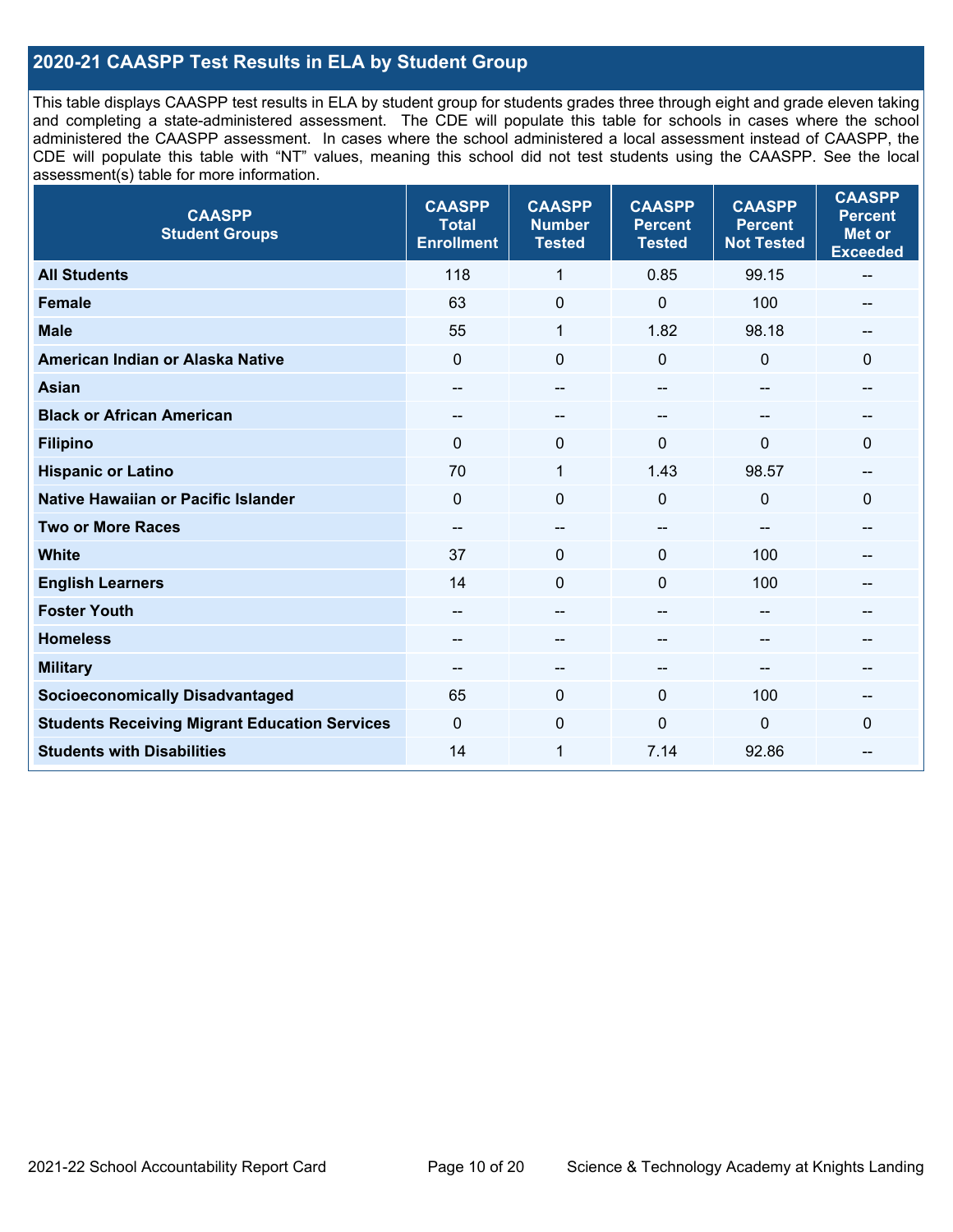### **2020-21 CAASPP Test Results in Math by Student Group**

This table displays CAASPP test results in Math by student group for students grades three through eight and grade eleven taking and completing a state-administered assessment. The CDE will populate this table for schools in cases where the school administered the CAASPP assessment. In cases where the school administered a local assessment instead of CAASPP, the CDE will populate this table with "NT" values, meaning this school did not test students using the CAASPP. See the local assessment(s) table for more information.

| <b>CAASPP</b><br><b>Student Groups</b>               | <b>CAASPP</b><br><b>Total</b><br><b>Enrollment</b> | <b>CAASPP</b><br><b>Number</b><br><b>Tested</b> | <b>CAASPP</b><br><b>Percent</b><br><b>Tested</b> | <b>CAASPP</b><br><b>Percent</b><br><b>Not Tested</b> | <b>CAASPP</b><br><b>Percent</b><br><b>Met or</b><br><b>Exceeded</b> |
|------------------------------------------------------|----------------------------------------------------|-------------------------------------------------|--------------------------------------------------|------------------------------------------------------|---------------------------------------------------------------------|
| <b>All Students</b>                                  | 118                                                | 1                                               | 0.85                                             | 99.15                                                | $\overline{\phantom{m}}$                                            |
| <b>Female</b>                                        | 63                                                 | $\mathbf 0$                                     | 0.00                                             | 100.00                                               |                                                                     |
| <b>Male</b>                                          | 55                                                 | 1                                               | 1.82                                             | 98.18                                                | --                                                                  |
| American Indian or Alaska Native                     | $\mathbf{0}$                                       | $\mathbf 0$                                     | $\mathbf 0$                                      | 0                                                    | $\mathbf 0$                                                         |
| <b>Asian</b>                                         |                                                    | --                                              |                                                  |                                                      |                                                                     |
| <b>Black or African American</b>                     | --                                                 | --                                              | --                                               |                                                      | --                                                                  |
| <b>Filipino</b>                                      | $\mathbf{0}$                                       | 0                                               | $\Omega$                                         | 0                                                    | 0                                                                   |
| <b>Hispanic or Latino</b>                            | 70                                                 | 1                                               | 1.43                                             | 98.57                                                | --                                                                  |
| <b>Native Hawaiian or Pacific Islander</b>           | $\mathbf{0}$                                       | $\mathbf 0$                                     | $\mathbf 0$                                      | $\Omega$                                             | $\mathbf 0$                                                         |
| <b>Two or More Races</b>                             |                                                    | $-$                                             |                                                  |                                                      | --                                                                  |
| <b>White</b>                                         | 37                                                 | $\Omega$                                        | 0.00                                             | 100.00                                               | $-$                                                                 |
| <b>English Learners</b>                              | 14                                                 | $\mathbf 0$                                     | 0.00                                             | 100.00                                               |                                                                     |
| <b>Foster Youth</b>                                  |                                                    | $-$                                             | --                                               |                                                      |                                                                     |
| <b>Homeless</b>                                      | $\hspace{0.05cm}$ – $\hspace{0.05cm}$              | $-$                                             | --                                               | --                                                   | --                                                                  |
| <b>Military</b>                                      |                                                    | --                                              |                                                  |                                                      | --                                                                  |
| <b>Socioeconomically Disadvantaged</b>               | 65                                                 | 0                                               | 0.00                                             | 100.00                                               | --                                                                  |
| <b>Students Receiving Migrant Education Services</b> | $\mathbf{0}$                                       | $\Omega$                                        | $\mathbf{0}$                                     | 0                                                    | $\Omega$                                                            |
| <b>Students with Disabilities</b>                    | 14                                                 | 1                                               | 7.14                                             | 92.86                                                |                                                                     |

### **2020-21 Local Assessment Test Results in ELA by Student Group**

This table displays Local Assessment test results in ELA by student group for students grades three through eight and grade eleven. LEAs/schools will populate this table for schools in cases where the school administered a local assessment. In cases where the school administered the CAASPP assessment, LEAs/schools will populate this table with "N/A" values in all cells, meaning this table is Not Applicable for this school.

| <b>STAR</b><br><b>Student Groups</b> | <b>STAR</b><br><b>Total</b><br><b>Enrollment</b> | <b>STAR</b><br><b>Number</b><br><b>Tested</b> | <b>STAR</b><br><b>Percent</b><br><b>Tested</b> | <b>STAR</b><br><b>Percent</b><br><b>Not Tested</b> | <b>STAR</b><br><b>Percent</b><br>At or Above<br><b>Grade Level</b> |
|--------------------------------------|--------------------------------------------------|-----------------------------------------------|------------------------------------------------|----------------------------------------------------|--------------------------------------------------------------------|
| <b>All Students</b>                  | 108                                              | 108                                           | 100                                            | 0                                                  | 64%                                                                |
| Female                               | 59                                               | 59                                            | 100%                                           | 0                                                  | 68%                                                                |
| <b>Male</b>                          | 49                                               | 49                                            | 100%                                           | 0                                                  | 55%                                                                |
| American Indian or Alaska Native     | 3                                                | 3                                             | 100%                                           | 0                                                  | 67%                                                                |
| Asian                                | 4                                                | 4                                             | 100%                                           | 0                                                  | 25%                                                                |

2021-22 School Accountability Report Card Page 11 of 20 Science & Technology Academy at Knights Landing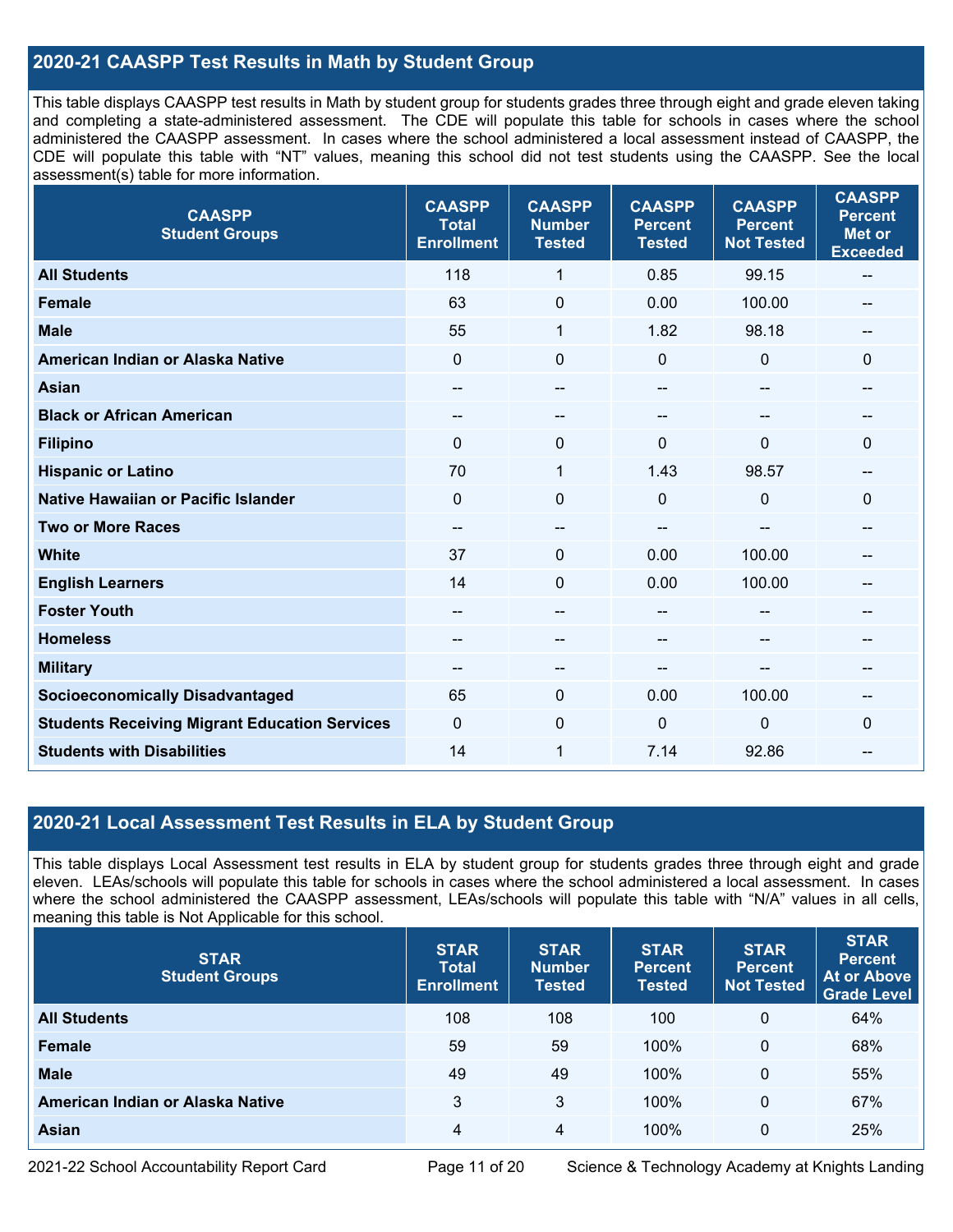| <b>Black or African American</b>                                                           | 4              | 4              | 100%         | $\mathbf 0$  | 100%         |
|--------------------------------------------------------------------------------------------|----------------|----------------|--------------|--------------|--------------|
| <b>Filipino</b>                                                                            | 1              | $\mathbf{1}$   | 100%         | $\mathbf 0$  | $\mathbf{0}$ |
| <b>Hispanic or Latino</b>                                                                  | 61%            | 61             | 100%         | $\mathbf 0$  | 56%          |
| Native Hawaiian or Pacific Islander                                                        | $\mathbf 0$    | 0              | $\mathbf{0}$ | $\mathbf 0$  | $\mathbf{0}$ |
| <b>Two or More Races</b>                                                                   | 8              | 8              | 100%         | $\mathbf 0$  | 50%          |
| <b>White</b>                                                                               | 79             | 79             | 100%         | $\mathbf 0$  | 67%          |
| <b>English Learners</b>                                                                    | 14             | 14             | 100%         | 9            | 14%          |
| <b>Foster Youth</b>                                                                        | $\overline{2}$ | $\overline{2}$ | 100%         | 0%           | 50%          |
| <b>Homeless</b>                                                                            | $\mathbf{0}$   | 0              | $\mathbf{0}$ | $\mathbf{0}$ | $\mathbf{0}$ |
| <b>Military</b>                                                                            | 1              | 1              | 100%         | $\mathbf 0$  | 100%         |
| <b>Socioeconomically Disadvantaged</b>                                                     | 26             | 26             | 100%         | $\mathbf 0$  | 31%          |
| <b>Students Receiving Migrant Education Services</b>                                       | $\Omega$       | 0              | $\mathbf{0}$ | $\mathbf 0$  | $\mathbf 0$  |
| <b>Students with Disabilities</b>                                                          | 10             | 10             | 100%         | 0            | 20%          |
| *At or above the grade-level standard in the context of the local assessment administered. |                |                |              |              |              |

## **2020-21 Local Assessment Test Results in Math by Student Group**

This table displays Local Assessment test results in Math by student group for students grades three through eight and grade eleven. LEAs/schools will populate this table for schools in cases where the school administered a local assessment. In cases where the school administered the CAASPP assessment, LEAs/schools will populate this table with "N/A" values in all cells, meaning this table is Not Applicable for this school.

| <b>STAR</b><br><b>Student Groups</b>                 | <b>STAR</b><br><b>Total</b><br><b>Enrollment</b> | <b>STAR</b><br><b>Number</b><br><b>Tested</b> | <b>STAR</b><br><b>Percent</b><br><b>Tested</b> | <b>STAR</b><br><b>Percent</b><br><b>Not Tested</b> | <b>STAR</b><br><b>Percent</b><br><b>At or Above</b><br><b>Grade Level</b> |
|------------------------------------------------------|--------------------------------------------------|-----------------------------------------------|------------------------------------------------|----------------------------------------------------|---------------------------------------------------------------------------|
| <b>All Students</b>                                  | 108                                              | 108                                           | 100%                                           | 0%                                                 | 59%                                                                       |
| <b>Female</b>                                        | 59                                               | 59                                            | 100%                                           | $\mathbf 0$                                        | 49%                                                                       |
| <b>Male</b>                                          | 49                                               | 49                                            | 100%                                           | $\mathbf{0}$                                       | 57%                                                                       |
| American Indian or Alaska Native                     | 3                                                | $\mathfrak{S}$                                | 100%                                           | $\mathbf{0}$                                       | 100%                                                                      |
| <b>Asian</b>                                         | $\overline{4}$                                   | $\overline{\mathbf{4}}$                       | 100%                                           | $\overline{0}$                                     | 75%                                                                       |
| <b>Black or African American</b>                     | 4                                                | $\overline{4}$                                | 100%                                           | 0                                                  | 50%                                                                       |
| <b>Filipino</b>                                      | 1                                                | 1                                             | 100%                                           | $\mathbf{0}$                                       | 0                                                                         |
| <b>Hispanic or Latino</b>                            | 61                                               | 61                                            | 100%                                           | $\mathbf 0$                                        | 69%                                                                       |
| Native Hawaiian or Pacific Islander                  | $\Omega$                                         | 0                                             | $\Omega$                                       | $\mathbf 0$                                        | 0                                                                         |
| <b>Two or More Races</b>                             | 8                                                | 8                                             | 100%                                           | $\mathbf 0$                                        | 88%                                                                       |
| <b>White</b>                                         | 79                                               | 79                                            | 100%                                           | 0                                                  | 59%                                                                       |
| <b>English Learners</b>                              | 14                                               | 14                                            | 100%                                           | $\mathbf 0$                                        | 14%                                                                       |
| <b>Foster Youth</b>                                  | $\overline{2}$                                   | $\overline{2}$                                | 100%                                           | 0                                                  | 100%                                                                      |
| <b>Homeless</b>                                      | $\mathbf 0$                                      | $\pmb{0}$                                     | $\Omega$                                       | $\Omega$                                           | 0                                                                         |
| <b>Military</b>                                      | $\mathbf 1$                                      | 1                                             | 100%                                           | $\mathbf 0$                                        | 100%                                                                      |
| <b>Socioeconomically Disadvantaged</b>               | 26                                               | 26                                            | 100%                                           | 0                                                  | 35%                                                                       |
| <b>Students Receiving Migrant Education Services</b> | 0                                                | 0                                             | 0                                              | $\mathbf 0$                                        | 0                                                                         |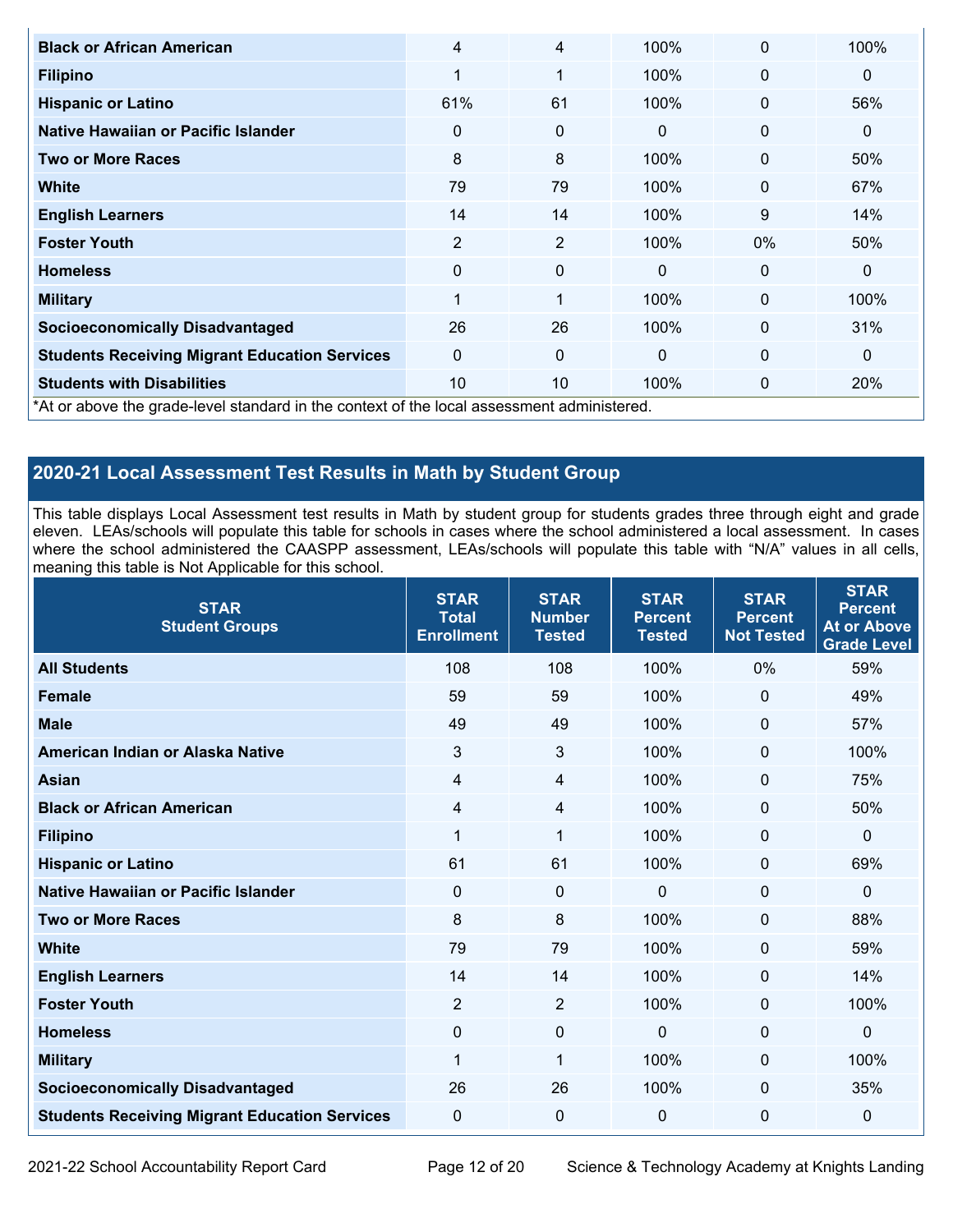| <b>Students with Disabilities</b>                                                                                |  |  | 100% |  | 10% |  |  |  |  |
|------------------------------------------------------------------------------------------------------------------|--|--|------|--|-----|--|--|--|--|
| ♦ A theory in the computer force for the stand for the computer of the classes of a second control of the formul |  |  |      |  |     |  |  |  |  |

\*At or above the grade-level standard in the context of the local assessment administered.

#### **CAASPP Test Results in Science for All Students**

This table displays the percentage of all students grades five, eight, and High School meeting or exceeding the State Standard.

The 2019-2020 data cells with N/A values indicate that the 2019-2020 data are not available due to the COVID-19 pandemic and resulting summative testing suspension. The Executive Order N-30-20 was issued which waived the assessment, accountability, and reporting requirements for the 2019-2020 school year.

For any 2020-2021 data cells with N/T values indicate that this school did not test students using the CAASPP Science.

| <b>Subject</b>                                  | <b>School</b> | <b>School</b> | <b>District</b> | District | <b>State</b> | State <sup>1</sup> |
|-------------------------------------------------|---------------|---------------|-----------------|----------|--------------|--------------------|
|                                                 | 2019-20       | 2020-21       | 2019-20         | 2020-21  | 2019-20      | 2020-21            |
| <b>Science</b><br>(grades 5, 8 and high school) | N/A           | ΝT            | N/A             | NT       | N/A          | 28.72              |

#### **2020-21 CAASPP Test Results in Science by Student Group**

This table displays CAASPP test results in Science by student group for students grades five, eight, and High School. For any data cells with N/T values indicate that this school did not test students using the CAASPP Science.

| <b>Student Group</b>                                 | <b>Total</b><br><b>Enrollment</b> | <b>Number</b><br><b>Tested</b> | <b>Percent</b><br><b>Tested</b> | <b>Percent</b><br><b>Not Tested</b> | <b>Percent</b><br>Met or<br><b>Exceeded</b> |
|------------------------------------------------------|-----------------------------------|--------------------------------|---------------------------------|-------------------------------------|---------------------------------------------|
| <b>All Students</b>                                  | 29                                | <b>NT</b>                      | <b>NT</b>                       | <b>NT</b>                           | <b>NT</b>                                   |
| <b>Female</b>                                        | 16                                | <b>NT</b>                      | <b>NT</b>                       | <b>NT</b>                           | <b>NT</b>                                   |
| <b>Male</b>                                          | 13                                | <b>NT</b>                      | <b>NT</b>                       | <b>NT</b>                           | <b>NT</b>                                   |
| American Indian or Alaska Native                     | 0                                 | $\mathbf 0$                    | $\mathbf 0$                     | $\mathbf 0$                         | $\mathbf 0$                                 |
| <b>Asian</b>                                         | 0                                 | 0                              | $\mathbf 0$                     | $\mathbf 0$                         | $\mathbf 0$                                 |
| <b>Black or African American</b>                     | $-$                               | <b>NT</b>                      | <b>NT</b>                       | <b>NT</b>                           | <b>NT</b>                                   |
| <b>Filipino</b>                                      | $\Omega$                          | $\mathbf 0$                    | $\Omega$                        | $\mathbf 0$                         | $\mathbf{0}$                                |
| <b>Hispanic or Latino</b>                            | 19                                | <b>NT</b>                      | <b>NT</b>                       | <b>NT</b>                           | <b>NT</b>                                   |
| Native Hawaiian or Pacific Islander                  | 0                                 | 0                              | $\mathbf 0$                     | $\mathbf{0}$                        | $\mathbf 0$                                 |
| <b>Two or More Races</b>                             | $\Omega$                          | $\mathbf 0$                    | $\Omega$                        | $\mathbf 0$                         | $\mathbf{0}$                                |
| <b>White</b>                                         | $\overline{\phantom{m}}$          | <b>NT</b>                      | <b>NT</b>                       | <b>NT</b>                           | <b>NT</b>                                   |
| <b>English Learners</b>                              |                                   | <b>NT</b>                      | <b>NT</b>                       | <b>NT</b>                           | <b>NT</b>                                   |
| <b>Foster Youth</b>                                  |                                   | <b>NT</b>                      | <b>NT</b>                       | <b>NT</b>                           | <b>NT</b>                                   |
| <b>Homeless</b>                                      | $\Omega$                          | $\mathbf 0$                    | $\mathbf{0}$                    | $\mathbf 0$                         | $\mathbf 0$                                 |
| <b>Military</b>                                      | $\overline{\phantom{m}}$          | <b>NT</b>                      | <b>NT</b>                       | <b>NT</b>                           | <b>NT</b>                                   |
| <b>Socioeconomically Disadvantaged</b>               | 22                                | <b>NT</b>                      | <b>NT</b>                       | <b>NT</b>                           | <b>NT</b>                                   |
| <b>Students Receiving Migrant Education Services</b> | 0                                 | 0                              | $\mathbf 0$                     | $\mathbf{0}$                        | $\mathbf{0}$                                |
| <b>Students with Disabilities</b>                    | --                                | <b>NT</b>                      | <b>NT</b>                       | <b>NT</b>                           | <b>NT</b>                                   |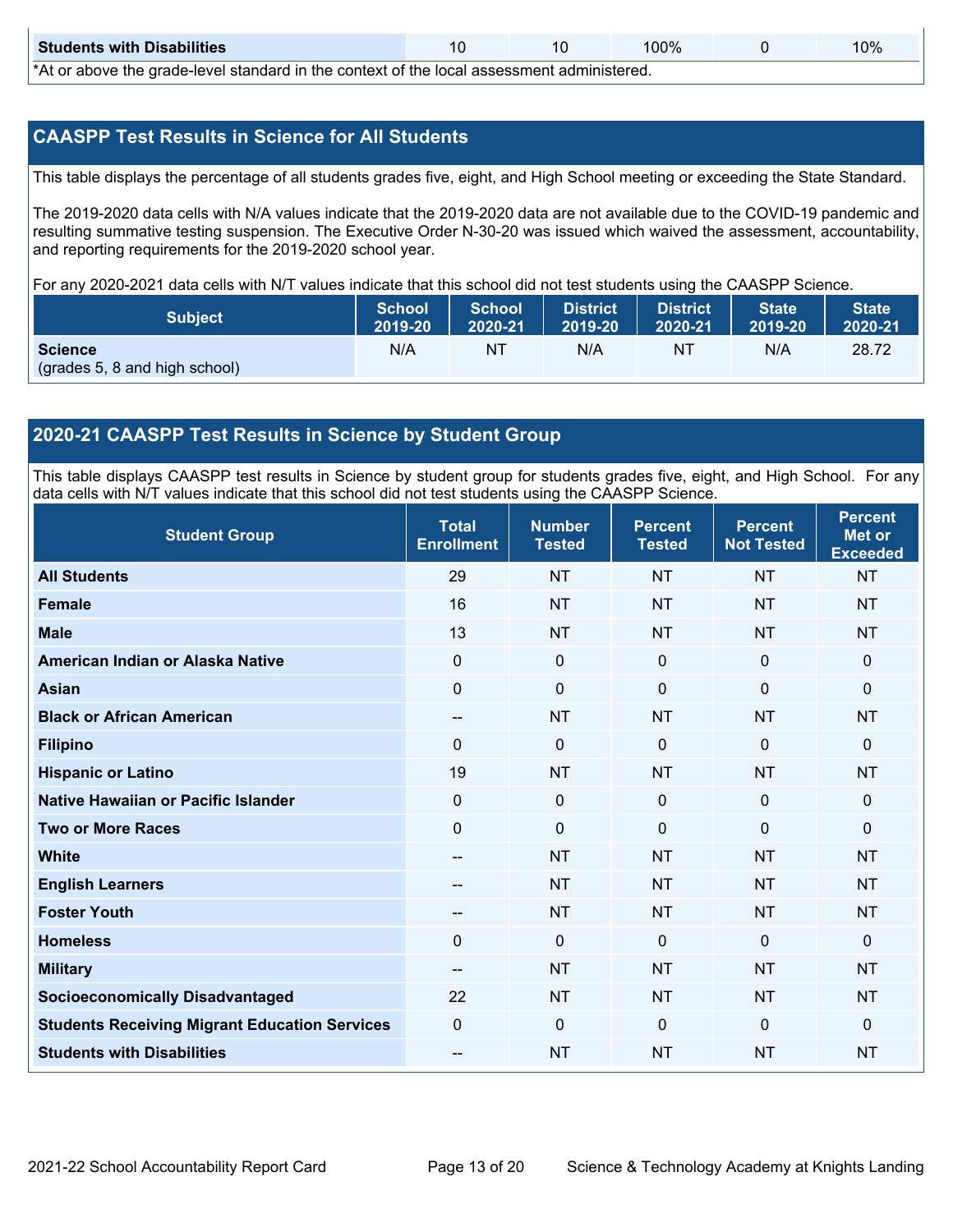## **B. Pupil Outcomes State Priority: Other Pupil Outcomes**

The SARC provides the following information relevant to the State priority: Other Pupil Outcomes (Priority 8): Pupil outcomes in the subject area of physical education.

### **2020-21 California Physical Fitness Test Results**

Due to the COVID-19 crisis, the Physical Fitness Test was suspended during the 2020-2021 school year and therefore no data are reported and each cell in this table is populated with "N/A."

| <b>Grade Level</b> | <b>Four of Six Fitness Standards</b> | <b>Five of Six Fitness Standards</b> | Percentage of Students Meeting   Percentage of Students Meeting   Percentage of Students Meeting<br>Six of Six Fitness Standards |
|--------------------|--------------------------------------|--------------------------------------|----------------------------------------------------------------------------------------------------------------------------------|
| Grade 5            | N/A                                  | N/A                                  | N/A                                                                                                                              |
| Grade 7            | N/A                                  | N/A                                  | N/A                                                                                                                              |
| Grade 9            | N/A                                  | N/A                                  | N/A                                                                                                                              |

## **C. Engagement State Priority: Parental Involvement**

The SARC provides the following information relevant to the State priority: Parental Involvement (Priority 3): Efforts the school district makes to seek parent input in making decisions regarding the school district and at each school site.

### **2021-22 Opportunities for Parental Involvement**

Science & Technology Academy at Knights Landing is proud of its many opportunities for parents to volunteer their time and participate in site-based decision making. These opportunities include the Parent Teacher Organization (PTO), School Site Council (SSC), English Language Advisory Council (ELAC), a Governance Committee that parents sit on, and parents who volunteer their time to help classroom teachers from home - currently parents are not able to come on to campus due to the pandemic. Strong parent participation is a vital component of our school culture and our students' continuing success. Our Parent Liaison provides additional outreach to parents and families in order to encourage more family participation in various aspects of the school program.

Throughout the school year teachers and staff work hard to create and maintain a relationships with parents and guardians. Twice a year (between report cards) teachers meet with parents to discuss each student's PLP (Personalized Learning Plan). PLPs give teachers the opportunity to design a road map for a student's academic, social, and emotional progress with parents. Teachers are able to maintain regular contact with each family using Seesaw and weekly newsletters. Principal Maria Martinez makes a weekly all call on Sunday evenings to remind families of important upcoming dates and to keep families informed about the week's activities.

In a typical school year SciTech hosts no fewer than 4 themed evenings that the whole family is encouraged to attend. Examples from previous years include; Ice Cream Social, Harvest Festival, Dia De Los Muertos, Art Night, Science Fair, Kermes Festival, etc. These events have always been an excellent way to connect with parents and foster whole-family engagement. During the pandemic, SciTech has had to think outside the box and reimagine them as virtual evenings where families can congregate via zoom. These events are carefully planned to ensure the spirit of the evening is maintained. Teachers and staff make sure all students have access to a chromebook and hotspot if needed so that every family has access to the virtual event. These events have been quite successful, some having more than 100 families in attendance.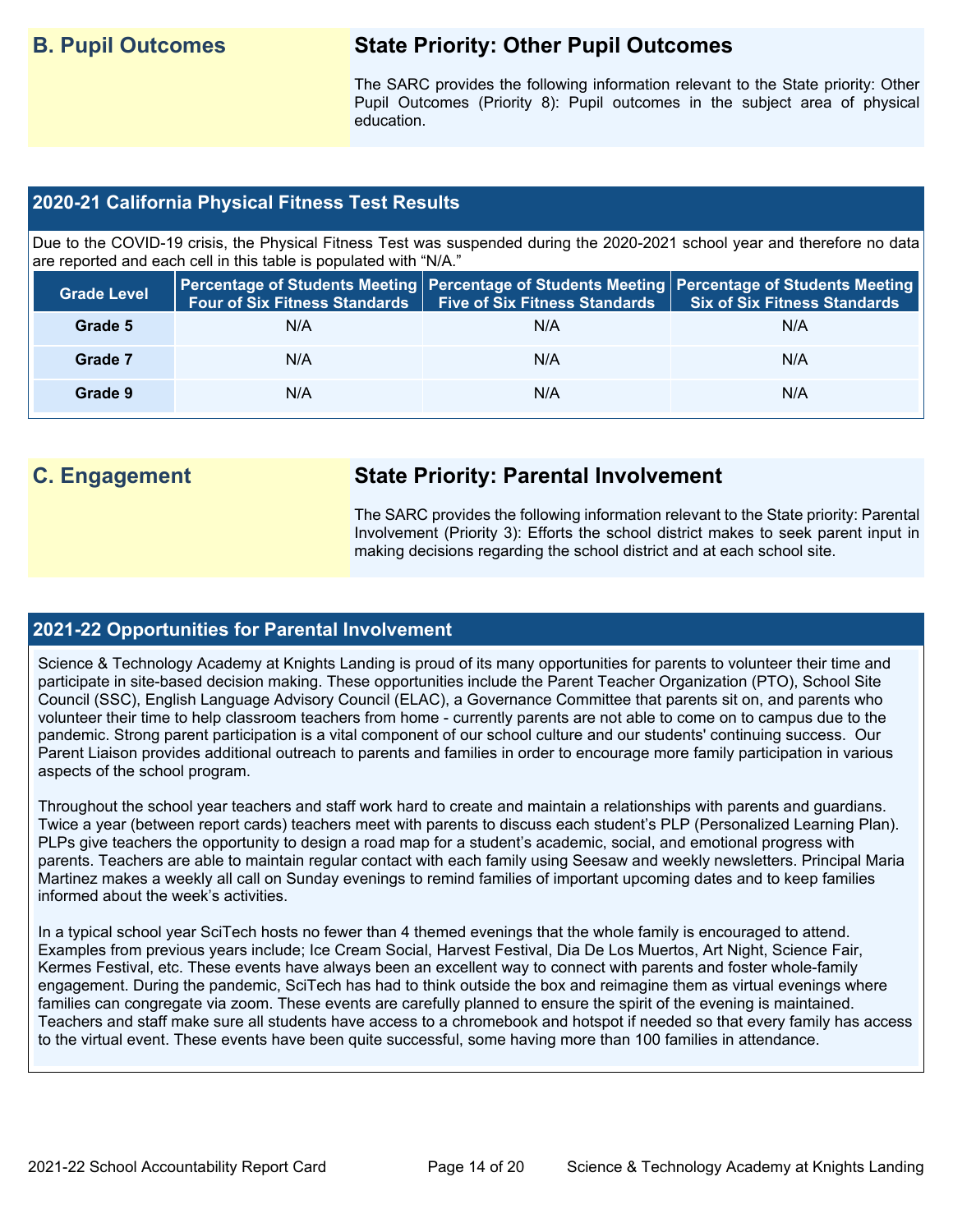## **2020-21 Chronic Absenteeism by Student Group**

| <b>Student Group</b>                                 | <b>Cumulative</b><br><b>Enrollment</b> | <b>Chronic</b><br><b>Absenteeism</b><br><b>Eligible Enrollment</b> | <b>Chronic</b><br><b>Absenteeism</b><br><b>Count</b> | <b>Chronic</b><br><b>Absenteeism</b><br><b>Rate</b> |
|------------------------------------------------------|----------------------------------------|--------------------------------------------------------------------|------------------------------------------------------|-----------------------------------------------------|
| <b>All Students</b>                                  | 232                                    | 228                                                                | 8                                                    | 3.5                                                 |
| <b>Female</b>                                        | 113                                    | 112                                                                | 4                                                    | 3.6                                                 |
| <b>Male</b>                                          | 119                                    | 116                                                                | 4                                                    | 3.4                                                 |
| American Indian or Alaska Native                     | $\Omega$                               | $\mathbf{0}$                                                       | 0                                                    | 0.0                                                 |
| <b>Asian</b>                                         | 4                                      | $\overline{4}$                                                     | 0                                                    | 0.0                                                 |
| <b>Black or African American</b>                     | 7                                      | 7                                                                  | $\mathbf{0}$                                         | 0.0                                                 |
| <b>Filipino</b>                                      | $\mathbf{1}$                           | $\mathbf{1}$                                                       | $\mathbf{0}$                                         | 0.0                                                 |
| <b>Hispanic or Latino</b>                            | 125                                    | 124                                                                | 8                                                    | 6.5                                                 |
| Native Hawaiian or Pacific Islander                  | 0                                      | $\mathbf 0$                                                        | 0                                                    | 0.0                                                 |
| <b>Two or More Races</b>                             | 9                                      | 9                                                                  | 0                                                    | 0.0                                                 |
| <b>White</b>                                         | 86                                     | 83                                                                 | 0                                                    | 0.0                                                 |
| <b>English Learners</b>                              | 30                                     | 30                                                                 | 1                                                    | 3.3                                                 |
| <b>Foster Youth</b>                                  | 4                                      | $\overline{4}$                                                     | $\Omega$                                             | 0.0                                                 |
| <b>Homeless</b>                                      | 1                                      | $\mathbf{1}$                                                       | 0                                                    | 0.0                                                 |
| <b>Socioeconomically Disadvantaged</b>               | 119                                    | 117                                                                | 7                                                    | 6.0                                                 |
| <b>Students Receiving Migrant Education Services</b> | $\Omega$                               | $\Omega$                                                           | 0                                                    | 0.0                                                 |
| <b>Students with Disabilities</b>                    | 41                                     | 40                                                                 | 4                                                    | 10.0                                                |

# **C. Engagement State Priority: School Climate**

The SARC provides the following information relevant to the State priority: School Climate (Priority 6):

- Pupil suspension rates;
- Pupil expulsion rates; and
- Other local measures on the sense of safety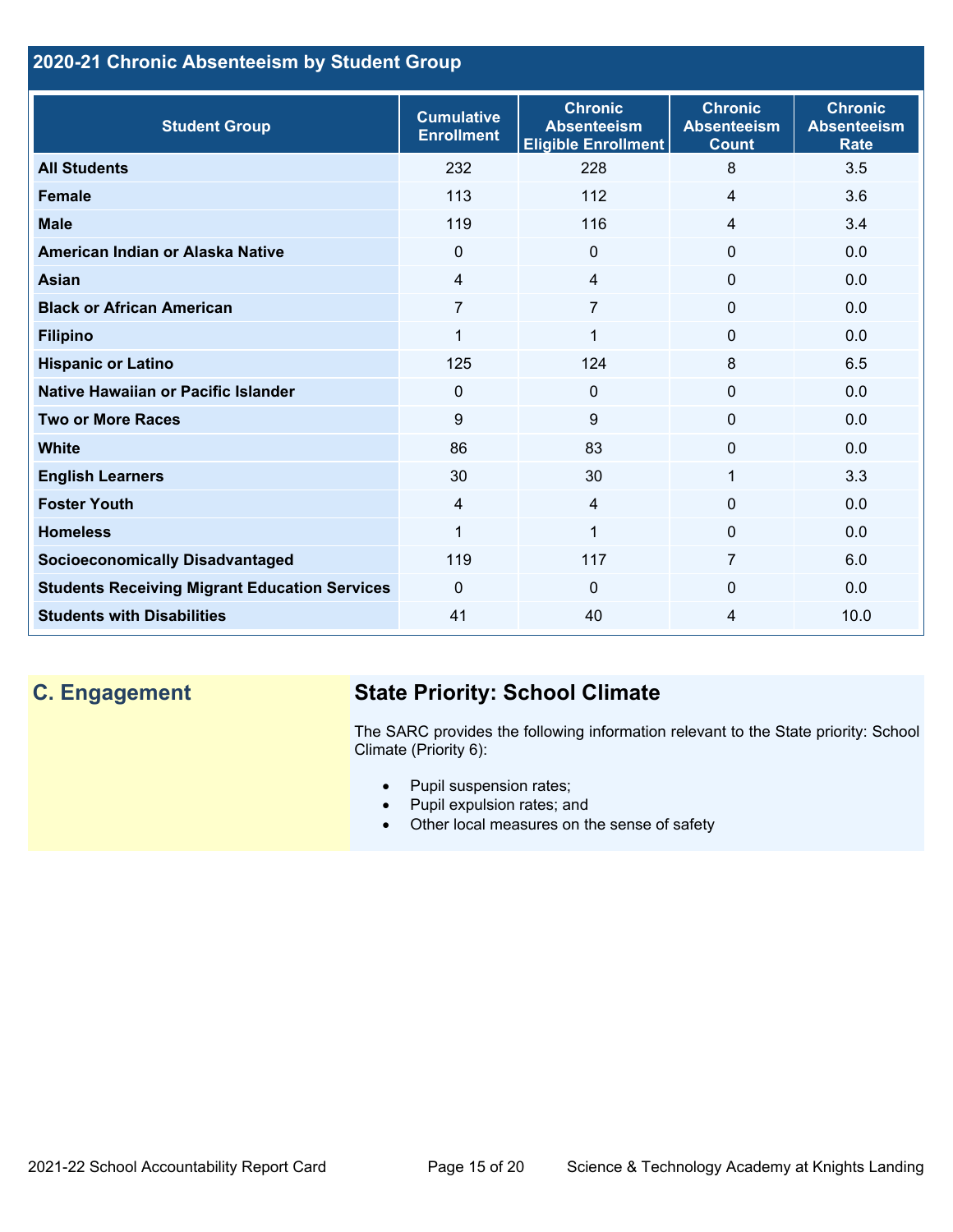#### **Suspensions and Expulsions**

This table displays suspensions and expulsions data collected between July through June, each full school year respectively. Data collected during the 2020-21 school year may not be comparable to earlier years of this collection due to differences in learning mode instruction in response to the COVID-19 pandemic.

| <b>Subject</b>     | <b>School</b><br>2018-19 | School<br>2020-21 | <b>District</b><br>2018-19 | <b>District</b><br>2020-21 | <b>State</b><br>2018-19 | <b>State</b><br>2020-21 |
|--------------------|--------------------------|-------------------|----------------------------|----------------------------|-------------------------|-------------------------|
| <b>Suspensions</b> | 0.39                     | 0.00              | 5.67                       | 0.21                       | 3.47                    | 0.20                    |
| <b>Expulsions</b>  | 0.00                     | 0.00              | 0.02                       | 0.00                       | 0.08                    | 0.00                    |

This table displays suspensions and expulsions data collected between July through February, partial school year due to the COVID-19 pandemic. The 2019-2020 suspensions and expulsions rate data are not comparable to other year data because the 2019-2020 school year is a partial school year due to the COVID-19 crisis. As such, it would be inappropriate to make any comparisons in rates of suspensions and expulsions in the 2019-2020 school year compared to other school years.

| <b>Subject</b>     | <b>School</b><br>2019-20 | <b>District</b><br>2019-20 | <b>State</b><br>2019-20 |
|--------------------|--------------------------|----------------------------|-------------------------|
| <b>Suspensions</b> | 2.00                     | 4.16                       | 2.45                    |
| <b>Expulsions</b>  | 0.00                     | 0.00                       | 0.05                    |

### **2020-21 Suspensions and Expulsions by Student Group**

| <b>Student Group</b>                                 | <b>Suspensions Rate</b> | <b>Expulsions Rate</b> |
|------------------------------------------------------|-------------------------|------------------------|
| <b>All Students</b>                                  | 0.00                    | 0.00                   |
| <b>Female</b>                                        | 0.00                    | 0.00                   |
| <b>Male</b>                                          | 0.00                    | 0.00                   |
| American Indian or Alaska Native                     | 0.00                    | 0.00                   |
| <b>Asian</b>                                         | 0.00                    | 0.00                   |
| <b>Black or African American</b>                     | 0.00                    | 0.00                   |
| <b>Filipino</b>                                      | 0.00                    | 0.00                   |
| <b>Hispanic or Latino</b>                            | 0.00                    | 0.00                   |
| Native Hawaiian or Pacific Islander                  | 0.00                    | 0.00                   |
| <b>Two or More Races</b>                             | 0.00                    | 0.00                   |
| <b>White</b>                                         | 0.00                    | 0.00                   |
| <b>English Learners</b>                              | 0.00                    | 0.00                   |
| <b>Foster Youth</b>                                  | 0.00                    | 0.00                   |
| <b>Homeless</b>                                      | 0.00                    | 0.00                   |
| <b>Socioeconomically Disadvantaged</b>               | 0.00                    | 0.00                   |
| <b>Students Receiving Migrant Education Services</b> | 0.00                    | 0.00                   |
| <b>Students with Disabilities</b>                    | 0.00                    | 0.00                   |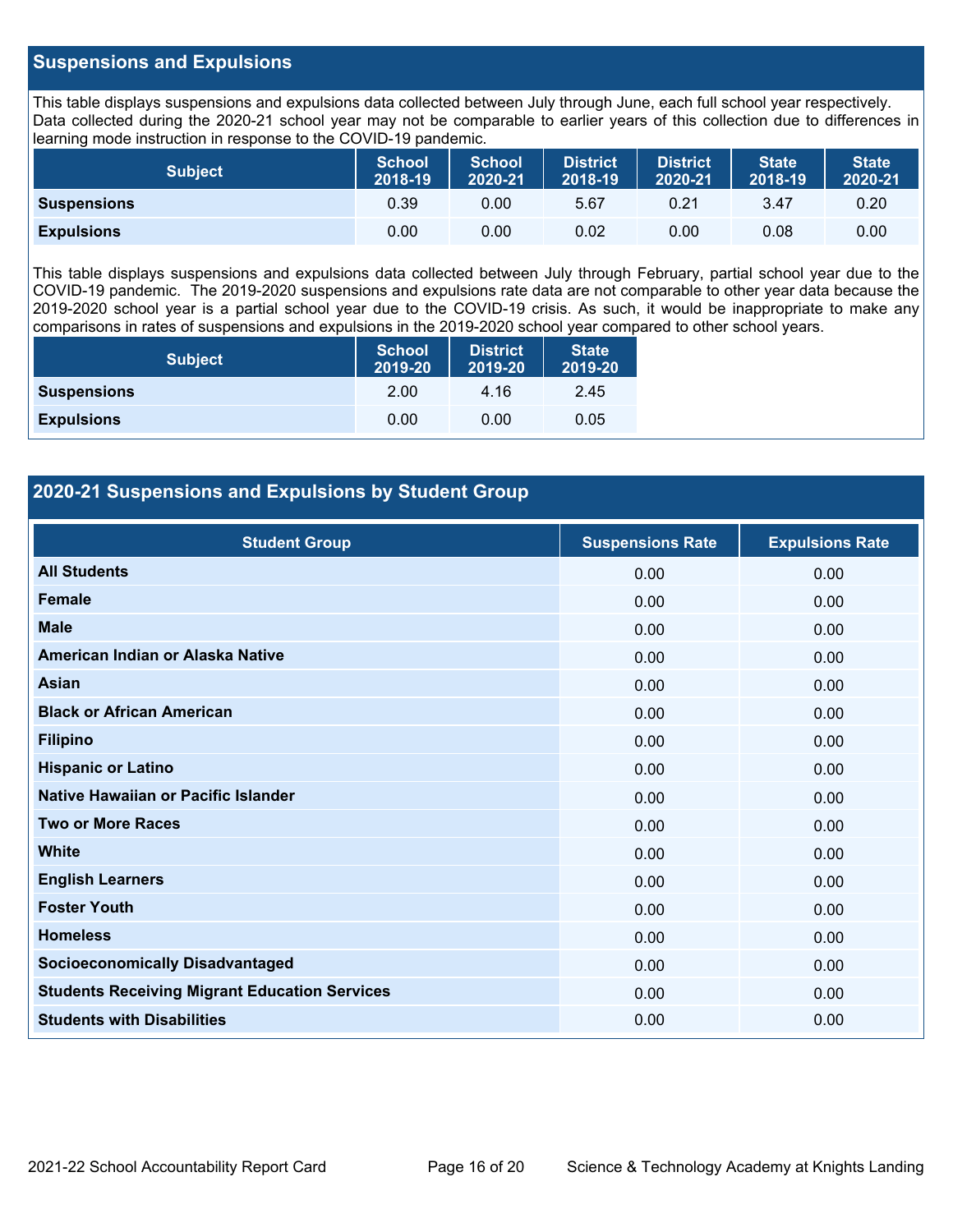#### **2021-22 School Safety Plan**

Safety of students is a priority of the school staff. Students are supervised throughout the day by teachers and noon duty supervisors. There is a designated area for student drop-off and pick-up at the school. Visitors to the school must check in at the office and wear a visitor's badge while on campus; the badge is subsequently relinquished upon checking out at the office.

Science & Technology Academy at Knights Landing's Site Safety Plan is revised each fall by the School Site Council, which consists of administrators, parents, students, and school staff. Key elements of the Safety Plan include student safety, school climate, emergency preparedness, and a strong anti-bullying component. Students, in particular, play an active role at our school. Surveys are given at the beginning of each school year in order to give us a clear understanding of what students would like to see at our school. The principal conducts focus groups with the 4-6 grade students and reviews the results of the survey and includes ideas both in the Safety Plan and LCAP. A positive school culture is fostered through class meetings, active problem solving, and respectful relationships between students, staff, and parents. The safety plan was last reviewed with the SSC September 2021.

The school is in compliance with all laws, rules, and regulations pertaining to hazardous materials and State earthquake standards. Emergency drills are conducted on a regular basis throughout the school year, including monthly fire evacuations and annual disaster and intruder drills. In the event of an emergency, the school's Disaster Preparedness Plan has clearly defined procedures to accommodate crisis situations, and emergency supplies are available. The safety plan was last reviewed with staff in September of 2021.

## **D. Other SARC Information Information Required in the SARC**

The information in this section is required to be in the SARC but is not included in the state priorities for LCFF.

#### **2018-19 Elementary Average Class Size and Class Size Distribution**

This table displays the 2018-19 average class size and class size distribution. The columns titled "Number of Classes" indicates how many classes fall into each size category (a range of total students per class). The "Other" category is for multigrade level classes.

| <b>Grade Level</b> | <b>Average</b><br><b>Class Size</b> | 1-20 Students | Number of Classes with   Number of Classes with   Number of Classes with<br>21-32 Students | 33+ Students |
|--------------------|-------------------------------------|---------------|--------------------------------------------------------------------------------------------|--------------|
| K                  | 21                                  |               |                                                                                            |              |
|                    | 22                                  |               |                                                                                            |              |
|                    | 25                                  |               |                                                                                            |              |
|                    | 25                                  |               |                                                                                            |              |
|                    | 28                                  |               |                                                                                            |              |
|                    | 28                                  |               |                                                                                            |              |
|                    | 29                                  |               |                                                                                            |              |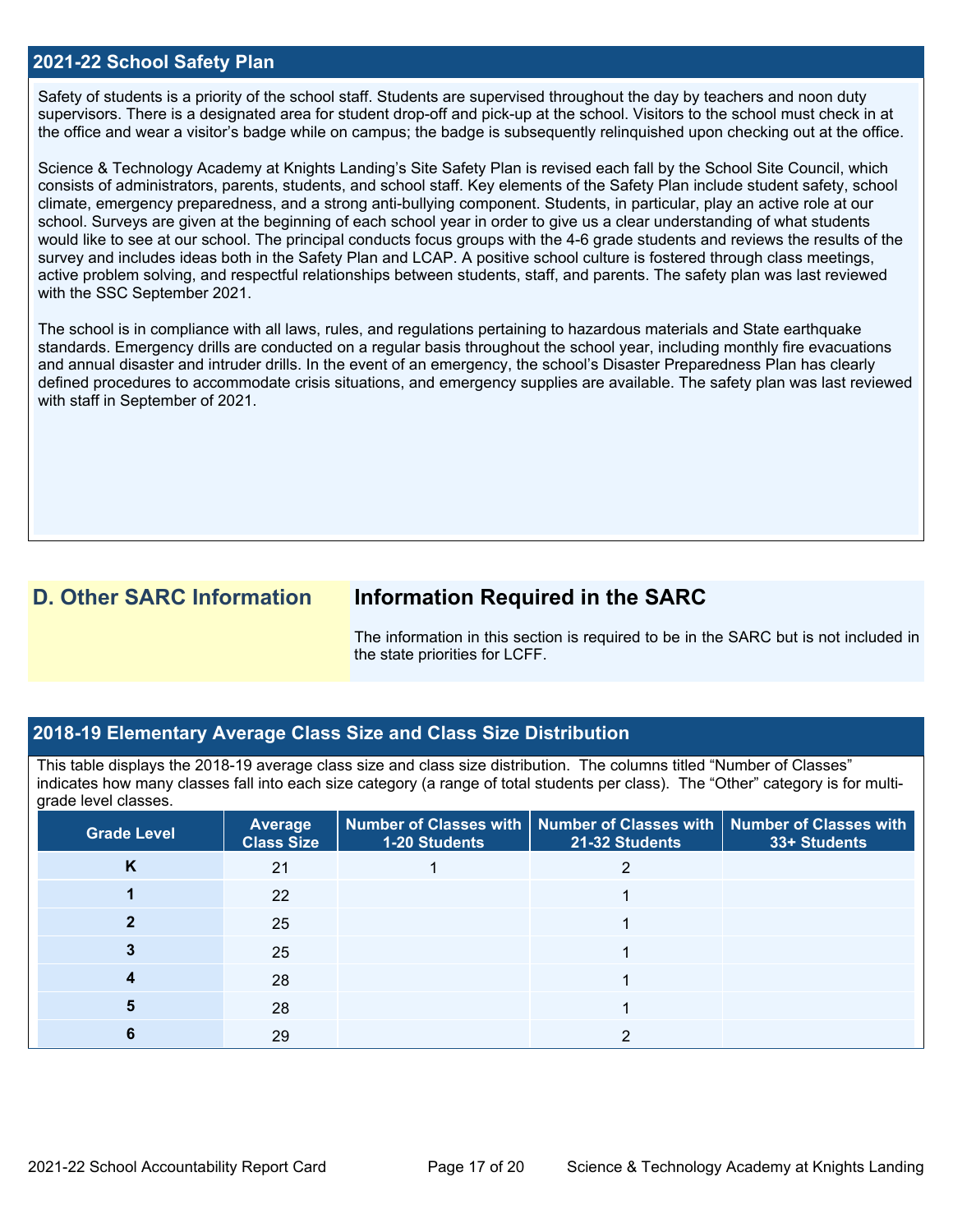#### **2019-20 Elementary Average Class Size and Class Size Distribution**

This table displays the 2019-20 average class size and class size distribution. The columns titled "Number of Classes" indicates how many classes fall into each size category (a range of total students per class). The "Other" category is for multi-grade level classes.

| <b>Grade Level</b> | Average<br><b>Class Size</b> | 1-20 Students | Number of Classes with   Number of Classes with   Number of Classes with<br>21-32 Students | 33+ Students |
|--------------------|------------------------------|---------------|--------------------------------------------------------------------------------------------|--------------|
| K                  | 16                           | 3             |                                                                                            |              |
|                    | 15                           |               |                                                                                            |              |
|                    | 23                           |               | າ                                                                                          |              |
|                    | 26                           |               |                                                                                            |              |
|                    | 28                           |               | 2                                                                                          |              |
| 5                  | 30                           |               |                                                                                            |              |
| 6                  | 31                           |               |                                                                                            |              |
| <b>Other</b>       | 24                           |               |                                                                                            |              |

#### **2020-21 Elementary Average Class Size and Class Size Distribution**

This table displays the 2020-21 average class size and class size distribution. The columns titled "Number of Classes" indicates how many classes fall into each size category (a range of total students per class). The "Other" category is for multi-grade level classes.

| <b>Grade Level</b> | Average<br><b>Class Size</b> | 1-20 Students | Number of Classes with   Number of Classes with   Number of Classes with<br>21-32 Students | 33+ Students |
|--------------------|------------------------------|---------------|--------------------------------------------------------------------------------------------|--------------|
| K                  | 10                           | 5             |                                                                                            |              |
|                    | 13                           | 2             |                                                                                            |              |
|                    | 10                           | C             |                                                                                            |              |
|                    | 12                           | 4             |                                                                                            |              |
|                    | 14                           |               |                                                                                            |              |
| 5                  | 15                           |               |                                                                                            |              |
| 6                  | 31                           |               |                                                                                            |              |
| <b>Other</b>       |                              | 5             |                                                                                            |              |

### **2020-21 Ratio of Pupils to Academic Counselor**

This table displays the ratio of pupils to Academic Counselor. One full time equivalent (FTE) equals one staff member working full time; one FTE could also represent two staff members who each work 50 percent of full time.

| <b>Title</b>                        | <b>Ratio</b> |
|-------------------------------------|--------------|
| <b>Pupils to Academic Counselor</b> |              |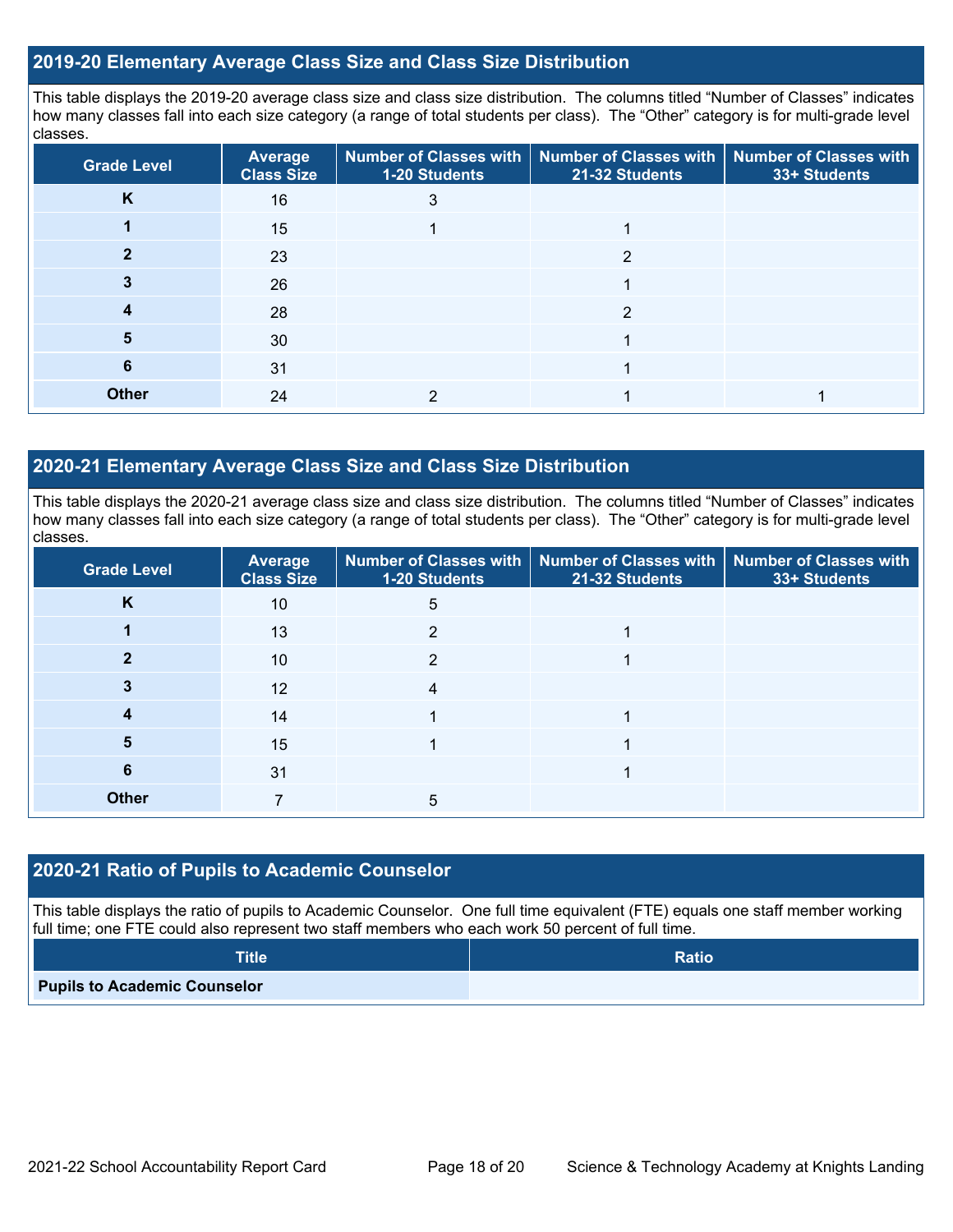#### **2020-21 Student Support Services Staff**

This table displays the number of FTE support staff assigned to this school. One full time equivalent (FTE) equals one staff member working full time; one FTE could also represent two staff members who each work 50 percent of full time.

| <b>Title</b>                                                         | <b>Number of FTE Assigned to School</b> |
|----------------------------------------------------------------------|-----------------------------------------|
| <b>Counselor (Academic, Social/Behavioral or Career Development)</b> | 0                                       |
| Library Media Teacher (Librarian)                                    | $\mathbf 0$                             |
| <b>Library Media Services Staff (Paraprofessional)</b>               | 0                                       |
| <b>Psychologist</b>                                                  | 0                                       |
| <b>Social Worker</b>                                                 | $\Omega$                                |
| <b>Speech/Language/Hearing Specialist</b>                            | $\Omega$                                |
| <b>Resource Specialist (non-teaching)</b>                            | 0                                       |

#### **2019-20 Expenditures Per Pupil and School Site Teacher Salaries**

This table displays the 2019-20 expenditures per pupil and average teach salary for this school. Cells with N/A values do not require data.

| <b>Level</b>                                         | <b>Total</b><br><b>Expenditures</b><br><b>Per Pupil</b> | <b>Expenditures</b><br><b>Per Pupil</b><br>(Restricted) | <b>Expenditures</b><br><b>Per Pupil</b><br>(Unrestricted) | <b>Average</b><br><b>Teacher</b><br><b>Salary</b> |
|------------------------------------------------------|---------------------------------------------------------|---------------------------------------------------------|-----------------------------------------------------------|---------------------------------------------------|
| <b>School Site</b>                                   | \$10,982                                                | \$2,151                                                 | \$8,830                                                   | \$74,632                                          |
| <b>District</b>                                      | N/A                                                     | N/A                                                     | \$6,557                                                   | \$71,603                                          |
| <b>Percent Difference - School Site and District</b> | N/A                                                     | N/A                                                     | 29.5                                                      | 4.1                                               |
| <b>State</b>                                         |                                                         |                                                         | \$8.444                                                   | \$81,044                                          |
| <b>Percent Difference - School Site and State</b>    | N/A                                                     | N/A                                                     | 4.5                                                       | $-8.2$                                            |

#### **Types of Services Funded**

Woodland Joint Unified School District spent an average of \$8,243 to educate each student (based on 2019-20 audited financial statements).

Woodland Joint Unified School District receives State and federal categorical funding for special programs. For the 2019-2020 school year, the District received State and federal funding for the following categorical, special education, and support programs: After School Education and Safety, Federal Special Education, Federal Vocational and Applied Secondary, Lottery, Agriculture Vocational Grant, Title I, Title II, Title III, Title IV, Low Performing Student Block Grant, Special Ed-State, Medi-Cal, Partnership Academies, Tobacco Use Prevention Education.